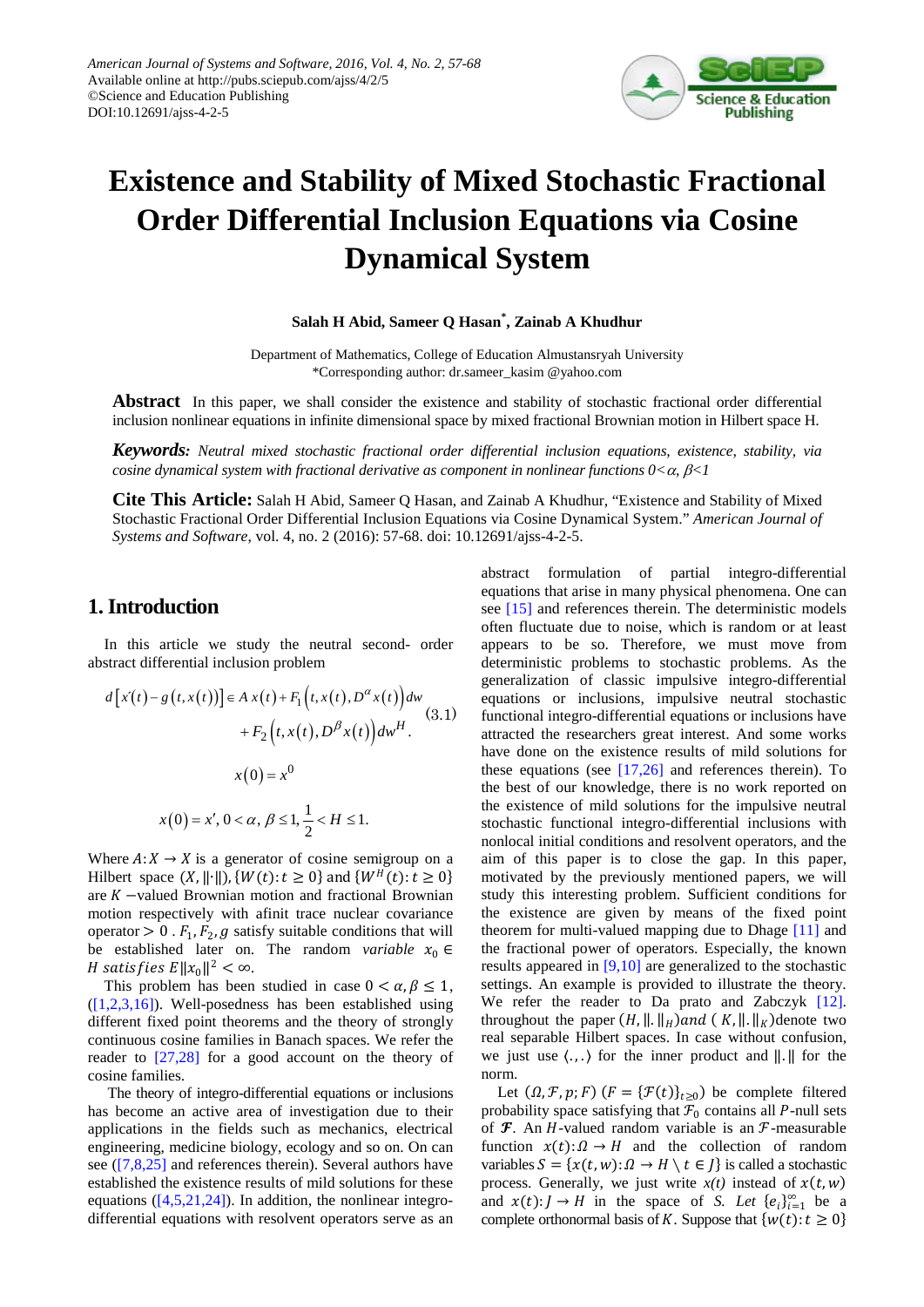is a cylindrical  $K$  –valued wiener process with a finite trace nuclear covariance operator  $Q \ge 0$ , denote  $Tr(Q)$  =  $\sum_{i=1}^{\infty} \lambda_i = \lambda < \infty$ , which satisfies that  $Qe_i = \lambda_i e_i$ . So, actually,  $w(t) = \sum_{i=1}^{\infty} \sqrt{\lambda_i} w_i(t) e_i$ , where $\{w_i\}_{i=1}^{\infty}$  are mutually independent one-dimensional standard wiener processes. We assume that  $\mathcal{F}_t = \sigma\{w(s): 0 \le s \le t\}$  is the  $\sigma$  −algebra generated by *w* and  $\mathcal{F}_T = \mathcal{F}$ . Let  $\Psi \in L(K, H)$ and define  $\|\Psi\|_{Q}^{2} = Tr(\Psi Q \Psi^{*}) = \sum_{n=1}^{\infty} \left\| \sqrt{\lambda_{n}} \Psi e_{n} \right\|^{2}$ .

If  $\|\Psi\|_0 < \infty$ , then  $\Psi$  is called a *Q*-Hilbert-Schmidt operator. Let  $L_0(K, H)$  denote the space of all Q-Hilbert-Schmidt operators  $\Psi: K \to H$ . *The* completion  $L_0(K, H)$  of  $L(K, H)$  with respect to topology induced by the norm  $\|\cdot\|_Q$  where  $\|\Psi\|_Q^2 = \langle \Psi, \Psi \rangle$  is a Hilbert space with the above norm topology. Let  $A: D(A) \rightarrow H$  be infinitesimal generator of a compact, analytic resolvent operator  $S(t)$ ,  $t \geq 0$ . Let  $L_2(\Omega, \mathcal{F}_{t,H})$  denote the Hilbert space of all  $F_t$  – measurable square integrable random variables with values in *H*. Let  $L_2^F([0, b], H)$  be the Hilbert space of all square integrable and  $\mathcal{F}_t$  – measurable processes with values in *H*.  $\beta([0,b]) = \{x: [0, b] \to H, x_K \in C(J_K, H)\}\$ let  $L_2^0([0, \Omega, ], H)$  denote the family of all  $\mathcal{F}_0$  – measurable,  $\beta$ –valued random variables  $x(0)$ . We use the notations  $p_{cl}(H)$  for the family of all subsets of H and denote

$$
p_{cl}(H) = \{ Y \in p(H) : Y \text{ is closed} \},
$$
  
\n
$$
p_{cv}(H) = \{ Y \in p(H) : Y \text{ is convex} \},
$$
  
\n
$$
p_{bd}(H) = \{ Y \in p(H) : Y \text{ is bounded} \},
$$
  
\n
$$
p_{cp}(H) = \{ Y \in p(H) : Y \text{ is compact} \}.
$$

(closed) for all  $x \in H$ .  $\Gamma(x)$  is bounded on bounded sets if  $\Gamma(B) = \cup_{x \in B} \Gamma(x)$  is bounded in H, for any bounded set B of H, that is,  $\sup_{x \in B} \sup_{x \in B} \|y\| \in \Gamma(x)$  <  $\infty$ .  $\Gamma$  is called upper semi continuous (u .s .c. for short ) on H, if for any  $x \in H$ , the set  $\Gamma(x)$  is a nonempty, closed subset of H, and if for each open set B of H containing  $\Gamma(x)$ , there exists an open neighborhood N of x such that  $\Gamma(N) \subseteq B$ . Γ is said to be completely continuous if  $\Gamma(B)$  is relatively compact, for every bounded subset  $B \subseteq H$ . If the multi –valued map  $\Gamma$  is completely continuous with nonempty compact values, then  $\Gamma$  is u .s .c. if and only if  $\Gamma$  has a closed graph, i.e.,  $x_n \to x$ ,  $y_n \to y$ ,  $y_n \in \Gamma(x_n)$  imply  $y \in \Gamma(x)$ .  $\Gamma$  has a fixed point if there is  $x \in H$  such that  $x \in \Gamma(x)$ . A multi-valued map  $\Gamma: J \to p_{cl}$  is said to be measurable if for each  $x \in$ H, the mean –square distance between x and  $\Gamma(t)$  is measurable*.*

### **2. Preliminaries**

In this section we present some notation. Assumptions and results needed our proofs later.

*Definition (3-1) [\[18\]](#page-10-8)*

The multi-valued map  $F: J \times H \to p_{bd, cl, cv}(H)$  is said to be  $L^2$ -Caratheodory if

i)  $t \mapsto F(t, v)$  is measurable for each  $v \in H$ ;

ii)  $v \mapsto F(t, v)$  is u. s. c. for almost all  $t \in J$ ;

iii) for each  $q > 0$ , there exists  $h_1 \in L^1$   $(J, R_+)$ 

such that  $||F(t,v)||^2 = \sup_{f \in F(t,v)}$ ,  $E||f||^2 \leq h_q(t)$ , for all  $||v||_{\beta}^2 \le q$  and for a. e.  $t \in J$ .

#### *Lemma (3-1) [\[19\]](#page-11-1)*

If  $\varphi$ :  $[0, b] \rightarrow L_2^0(Y, X)$  satisfies  $\int_0^T ||\varphi(s)||_{L_2^0}^2 ds < \infty$ then the above sum in

$$
\int_{0}^{t} \Phi(s) dW_{(s)}^{H} = \sum_{n=10}^{\infty} \int_{0}^{t} \sqrt{\lambda_{n}} \Phi(s) e_{n} dB_{n(s)}^{H}
$$
\n
$$
= \sum_{n=10}^{\infty} \int_{0}^{t} \sqrt{\lambda_{n}} (K_{H}^{*} (\Phi e_{n})(s) dB_{n(s)}^{H})
$$

is well defined as an X-valued random variable and we have

$$
E\left\| \int_{0}^{t} \varphi(s) dW_{(S)}^{H} \right\|^{2} \le 2Ht^{2H-1} \int_{0}^{t} \left\| \varphi(s) \right\|_{L_{2}^{0}}^{2} ds. \quad (3.2)
$$

#### *Definition (3-2) [\[6\]](#page-10-9)*

A semigroup T(t),  $0 \le t < \infty$  of bounded linear operators on a Banach space X is a  $C_0$  –semigroup of bounded linear operators if:  $\lim_{t\downarrow 0} T(t)x = x$ , for every  $x \in X$ .

#### *Definition (3-3), [\[14\]](#page-10-10)*

If  $\{C(t): t \in \mathbb{R}\}$  is a strongly continuous cosine family in *X*,

- i.  $\{S(t): t \in R\}$ , associated to the given strongly continuous cosine family, is defined by  $S(t)x =$  $\int_0^t C(s)x ds x \in X, t \in R$ .
- ii. The infinitesimal generator  $A: X \to X$  of a cosine family  $\{C(t): t \in R\}$  is defined by

$$
Ax = \frac{d^2}{dt^2}C(t)x_{t=0}, x \in D(A),
$$

Where  $D(A) = \{x \in X : C(t) \times C^2(R, X)\}.$ *Lemma(3-2), [\[28\]](#page-11-2)*

Let  $C(t)$ ,  $(resp, S(t))$ ,  $t \in R$ , be a strongly continuous cosine (resp, sin) family on X, then there exist constants  $M \ge 1$  and  $w \ge 0$  such that  $||C(t)|| \le Me^{|t|}$ , for all  $t \in R$ ,  $\|S(t_1) - S(t_2)\| \le M \left| \int_{t_1}^{t_2} e^{w |s|} ds \right|$ , for all  $t_1, t_2 \in R$ . *Theorem (3-1)* **[\[11\]](#page-10-5)**

Let  $B(0, r)$  and  $B[0, r]$  denote respectively the open and closed balls in a Hilbert space  $H$  centered at the origin and of radius *r* and let  $\Phi_1: H \to P_{bd, cl, cv}(H)$  and  $\Phi_2: B[0, r] \to P_{bd, cl, cv}(H)$ , two multi-valued operators satisfying

(i)  $\Phi_1$  is a contraction, and

(ii)  $\Phi_2$  is u.s.c. and completely continuous.

Then, either

(1) the operator inclusion  $x \in \Phi_1 x + \Phi_2 x$  has a solution, or

(2) there exists an  $x \in H$  with  $||x|| = r$  such that  $\lambda x \in f \Phi_1 x + \Phi_2 x$  for some  $\lambda > 1$ .

# **3. Main Result of the Existence and Stability**

The following lemma and definition are begging to explain the main results.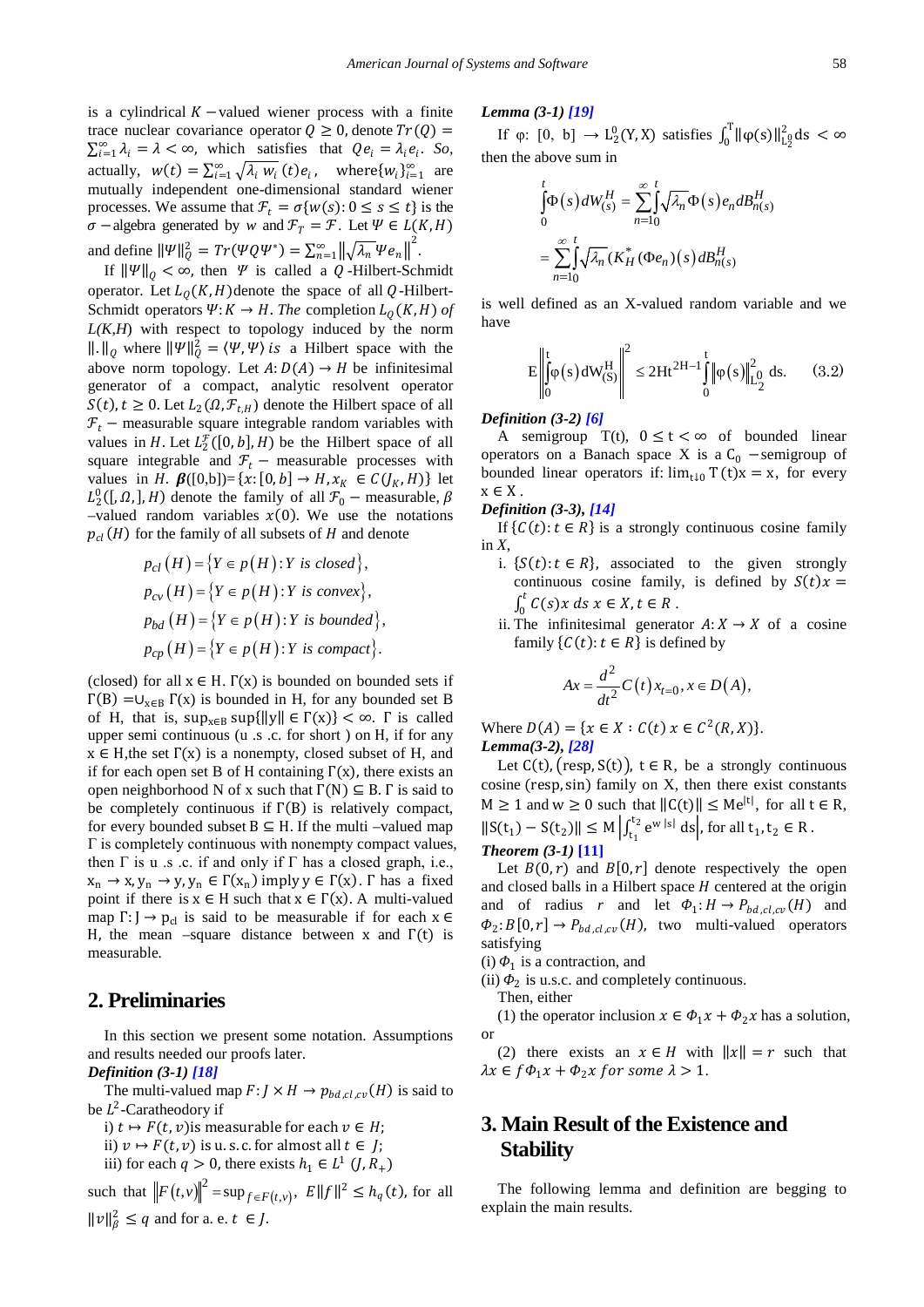To investigate the existence of the mixed-stochastic mild solution to the system  $(3.1)$ , and for the operators A we make the following assumption:

- $1. A$  is the infinitesimal generator of a cosine semigroup  $S(t)$ ,  $C(t)$ ,  $t \ge 0$  in the Hilbert space H and there exist constants  $N^{\wedge}, M^{\wedge}$  and  $M_1$  such that  $||S(t)||^2 \le N^{\hat{ }}$ ,  $||C(t)||^2 \le M^{\hat{ }}$ ,  $t \in J$  on  $I = [0, T].$
- 2. There exist constant  $M_2$  such that  $g: J \times H \to H$ , satisfies the following Lipchitz condition, that is, for any  $s, t \in J$ ,  $x, y \in H$  such that  $||g(s, x) - g(t, y)||^2$  $\leq M_2[|s-t| + \|x-y\|^2].$
- 3. The multi-valued maps  $F_{1,2}: J \times H \to P_{bd, cl, cv}(L(k, H))$ is an  $L^2$  – Caratheodory function satisfies the following condition :
	- i.  $F_{1,2}(t, \ldots)$ :  $J \times H \times H \rightarrow H$  is uniformly semi continuous for a. e.  $t \in J$ , for every  $(., y_1, y_2) \in$  $J \times H \times H \rightarrow H$  the function  $F_{1,2}(. , y_1, y_2)$  is strongly measurable.
	- ii.  $F_{1,2} N_{y_1 y_2} = \left\{ \sigma_{1,i} \in L^2(L(k, H)) : \sigma_{2,i}(t) \in \right\}$  $F1$ , 2*t*,  $y1$ ,  $y2$  for  $t \in$  nonempty.
	- iii. There exists a nonnegative continuous function  $K_{F_{1,2}}(t)$  and a continuous non decreasing positive function  $\Omega_{F_{1,2}}$  such that

$$
F_{1,2}(t, y_1, y_2) \le K_{F_{1,2}}(t) \Omega_{F_{1,2}}(y_1 + y_2).
$$

4.  $L_0 = (4bM^{\wedge^2}M_2) < 1.$ 

- 5. The function  $\sigma$ :  $[0, T] \rightarrow L_2^0(y; x)$  satisfies from  $\int_0^t ||\sigma(s)||_{L_2}^2 ds < \infty$  and there exists  $C_1 > 0$  such that  $Sup\|\sigma(s)(t)\|_{L_2}^2 \leq C_1.$
- 6. For each  $r > 0$ , the set  $F_2(I \times B_r(0, X^n))$  is relatively compact in.

#### *Lemma (3.3):*

Let  ${C(t)}_{t\geq0}$  be a cosine semigroup and the  $H$  –valued function  $V(s) = C(t - s)x(s) + S(t - s)[x'(s) - g(s, x(s))],$ then (3.1) has a mixed–stochastic mild solution

$$
x(t) = C(t)x(0) - S(t)[x'(0) - g(0, x(0))]
$$
  
+ 
$$
\int_{0}^{t} S(t-s) F_{1}(s, x(s), D^{\infty}x(s)) dw(s)
$$
  
+ 
$$
\int_{0}^{t} S(t-s) F_{2}(s, x(s), D^{\beta}x(s)) dw^{H}(s)
$$
  
+ 
$$
\int_{0}^{t} C(t-s) g(s, x(s)) ds.
$$

*Proof:*

$$
V(s) = C(t-s)x(s) + S(t-s)[x'(s) - g(s, x(s))]
$$

different both sides for s and use properties in lemma  $(3.1)$ , we get

$$
\frac{dV(s)}{dS} = C(t-s)x'(s) - AS(t-s)x(s) + S(t-s)
$$
\n
$$
\frac{d}{ds}[x(s) - g(s,x(s))] - C(t-s)[x'(s) - g(s,x(s))]
$$
\n
$$
= C(t-s)x'(s) - AS(t-s)x(s) + S(t-s)
$$
\n
$$
\begin{bmatrix} A x(s) + F_1(s, x(s), D^{\alpha} x(s)) dw \\ + F_2(s, x(s), D^{\beta} x(s)) dw^H \end{bmatrix}
$$

$$
-C(t-s)x'(s) + C(t-s)g(s, x(s))
$$
  
\n
$$
= S(t-s)F_1(s, x(s), D^{\alpha}x(s))dw
$$
  
\n
$$
+S(t-s)F_2(s, x(s), D^{\beta}x(s))dw^H
$$
  
\n
$$
+C(t-s)g(s, x(s))
$$
  
\n
$$
V(t)-V(0) = \int_0^t S(t-s)F_1(s, x(s), D^{\alpha}x(s))dw(s)
$$
  
\n
$$
+ \int_0^t S(t-s)F_2(s, x(s), D^{\beta}x(s))dw^H(s)
$$
  
\n
$$
+ \int_0^t C(t-s)g(s, x(s))ds
$$
  
\n
$$
x(t) = C(t)x(0) - S(t)[x'(0) - g(0, x(0))]
$$
  
\n
$$
+ \int_0^t S(t-s)F_1(s, x(s), D^{\alpha}x(s))dw(s)
$$
  
\n
$$
+ \int_0^t S(t-s)F_2(s, x(s), D^{\beta}x(s))dw^H(s)
$$
  
\n
$$
+ \int_0^t C(t-s)g(s, x(s))ds.
$$
  
\n(3.3)

#### *Definition (3.4):*

A bounded function  $x(t): R \to X$  is called mixed– stochastic mild solution of the fractional inclusion system  $(3.1)$  if for any  $t \in I$ 

$$
x(t) = C(t)x(0) - S(t)[x'(0) - g(0, x(0))]
$$
  
+ 
$$
\int_{0}^{t} S(t-s) F_{1}(s, x(s), D^{\infty}x(s)) dw(s)
$$
  
+ 
$$
\int_{0}^{t} S(t-s) F_{2}(s, x(s), D^{\beta}x(s)) dw^{H}(s)
$$
  
+ 
$$
\int_{0}^{t} C(t-s) g(s, x(s)) ds.
$$

# **4. Existence of the Fractional Stochastic Integro-Differential Inclusion Equations via Cosine Dynamical System**

In this section, the existence of the mixed–stochastic mild solution to the stochastic fractional order inclusion problem formulation (3.1) has been discussed. *Theorem (3.2):*

Assume the Hypotheses (1-6) are hold with

$$
\int_{0}^{t} H(s)ds < \frac{\left(1-12M^{\wedge^{2}}L_{4}\right)_{\infty}}{C_{3}} \int_{c_{2}}^{\infty} \frac{ds}{\Omega_{F_{1}}\left(s\right)+\Omega_{F_{2}}\left(s\right)},
$$
\n
$$
\left(1-12M^{\wedge^{2}}L_{4}\right) > 0.
$$

For the mixed stochastic fractional order system (3.1) with initial conditions

$$
x(0) = x^0, x(0) = x', 0 < \alpha, \beta \le 1, \frac{1}{2} < H \le 1.
$$

Then has a mixed-stochastic mild solution  $x \in \beta$ .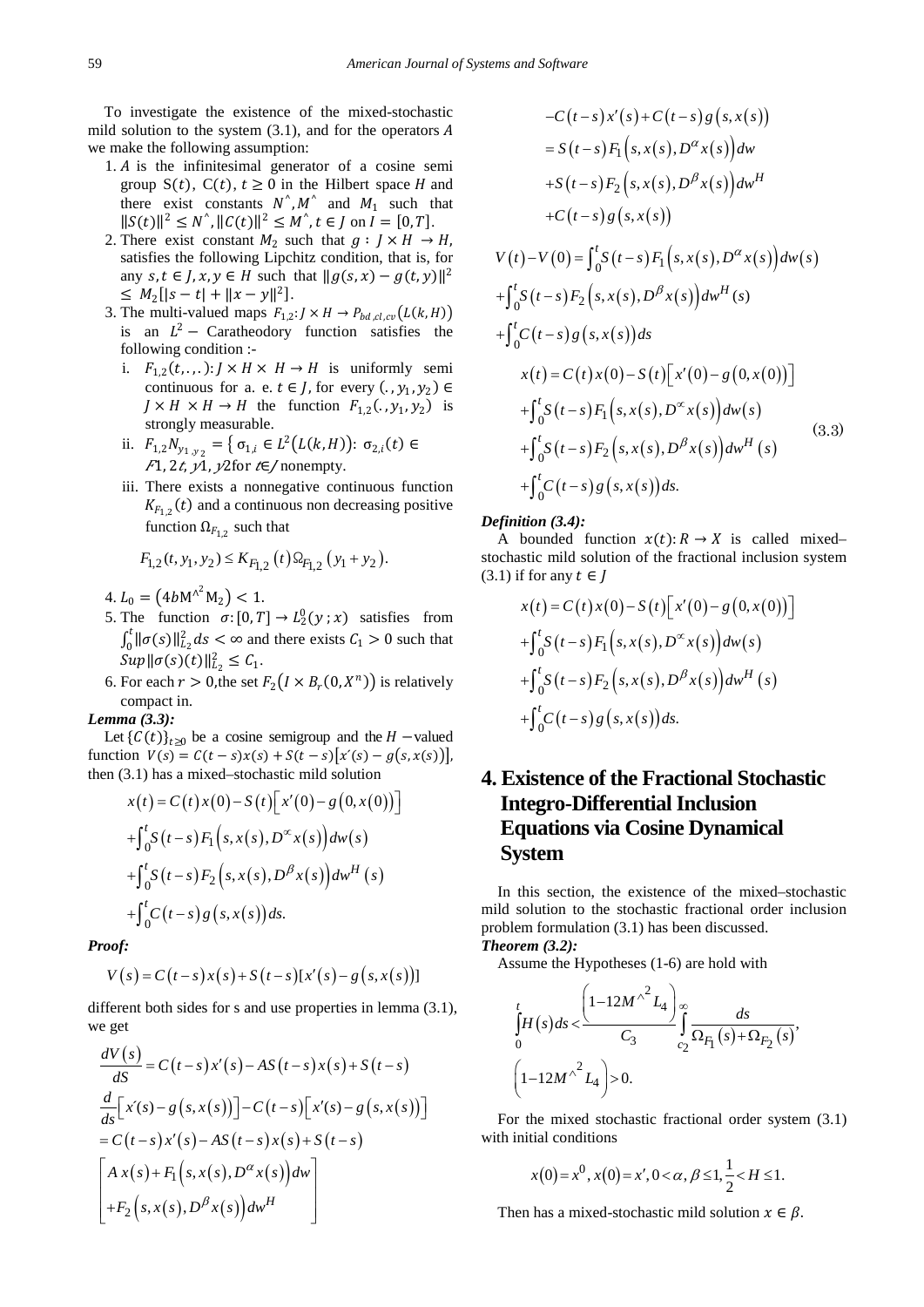#### *Proof:*

Let the operator  $\emptyset$ :  $B \rightarrow P(B)$  defined by

$$
\varnothing(x) = \begin{cases}\nx \in B, x(t) = C(t)x(0) + S(t)[x'(0) - g(0, x(0))] \\
+ \int_{0}^{t} S(t-s) F_1(s, x(s), D^{\alpha} x(s)) dw(s) \\
+ \int_{0}^{t} S(t-s) F_2(s, x(s), D^{\beta} x(s)) dw^H(s) \\
+ \int_{0}^{t} C(t-s) g(s, x(s)) ds\n\end{cases}.
$$

It is clear that the fixed point of  $\emptyset$  are mild solutions of the system (3.1). Let

$$
\varnothing_1(x)
$$
\n
$$
= \begin{cases}\nx \in B : x(t) = C(t)x(0) + S(t)[x'(0) - g(0,x(0))]] \\
+ \int_0^t C(t-s)g(s,x(s))ds \\
\varnothing_2(x) \\
= \begin{cases}\nx \in B : x(t) = \int_0^t S(t-s)F_1(s,x(s),D^\alpha x(s))dw(s) \\
0\n\end{cases} (3.5)\n\end{cases}
$$

We prove that the operators  $\emptyset_1$  and  $\emptyset_2$  are satisfy all the condition for theorem (3.1).

 $(t-s)F_2(s, x(s), D^{\rho} x(s))dw^{\mu}(s)$ 

 $\int_{-1}^{1} [S(t-s)F_{2}(s,x(s),D^{\beta}x(s))dw^{H}(s)]$  $\begin{bmatrix} 0 & \cdots & \cdots & \cdots & \cdots \end{bmatrix}$ 

 $\int_S^t S(t-s) F_2(s, x(s), D^{\beta} x(s)) dw^H$  (s

Let  $B_l = \{x \in \beta, E||x||^2 \le l\}.$ 

 $\boldsymbol{0}$ 

∫

**Step(1):-** Now to prove that  $\varphi_1$  is a contraction. Let  $x_1, x_2$  from assuming that

$$
\varnothing_1(x) = \begin{cases} C(t)x(0) + S(t)[x'(0) - g(0,x(0))]] \\ + \int_0^t C(t-s)g(s,x(s))ds \\ 0 \end{cases}.
$$

By using Cauchy-Schwarz inequality, we obtain

$$
E ||\varnothing_{1}(x_{1})(t) - \varnothing_{1}(x_{2})(t)||^{2}
$$
  
\n
$$
\leq 4 ||C(t)||^{2} E ||x_{1}(0) - x_{2}(0)||^{2}
$$
  
\n
$$
+ 4 ||S(t)||^{2} E ||x'_{1}(0) - x'_{2}(0)||^{2}
$$
  
\n
$$
+ 4 ||S(t)||^{2} E ||g(0, x_{1}(0)) - g(0, x_{2}(0)||^{2}
$$
  
\n
$$
+ 4 \int_{0}^{t} ||C(t - s)||^{2} E ||g(s, x_{1}(s)) - g(s, x_{2}(s)||^{2} ds.
$$

From the conditions (1),(2) and taking supremum over  $t \in [0, T]$  for both sides, we get

$$
\leq 4M^{\wedge^2} \sup_{t \in J} E \|x_1(0) - x_2(0)\|^2
$$
  
+4N<sup>\wedge^2</sup>  $\sup_{t \in J} E \|x'_1(0) - x'_2(0)\|^2$ 

$$
+4N^{\wedge^2} M_2 \sup_{t \in J} ||x_1(t) - x_2(t)||^2 +4 \int_0^t M^{\wedge^2} M_2 \Big[ |s - s| + ||x_1(t) - x_2(t)||^2 \Big] ds.
$$

By initial condition  $x(0) = x^0$ ,  $x'(0) = x^0$ ,  $x'(0) = x'$ , we get

$$
\leq 4N^{\wedge^2} M_2 \text{Sup}_{t \in J} E \|x_1(t) - x_2(t)\|^2
$$
  
+4bM^{\wedge^2} M\_2 \text{Sup}\_{t \in J} E \|x\_1(t) - x\_2(t)\|^2  

$$
\leq (4N^{\wedge^2} M_2 + 4bM^{\wedge^2} M_2) \text{Supp} E \|x_1(t) - x_2(t)\|^2.
$$

Let

$$
L_0 = 4(N^{\wedge^2} M_2 + bM^{\wedge^2} M_2)
$$
  
\n
$$
\leq L_0 \text{Sup}_{t \in J} E \left\| x_1(t) - x_2(t) \right\|^2
$$
  
\n
$$
E \left\| \mathcal{D}_1(x_1) - \mathcal{D}_1(x_2) \right\|^2 \leq L_0 E \left\| x_1 - x_2 \right\|^2.
$$

**Step (2):-** Now to prove that  $\phi_2(x)$  is convex for each  $x \in \beta$  . Let  $u_{1,1}$ ,  $u_{1,2} \in \emptyset_2(x)$ , then, there exists  $\sigma_{1,1}, \sigma_{1,2} \in F_{N,x}$  such that  $\sigma_{1,1}, \sigma_{1,2}, \sigma_{2,1}, \sigma_{2,2} \in N_{F_{1,2}}$  such that

$$
u_{1,2}(t) = \int_{0}^{t} S(t-s)\sigma_{1,1}(s)dw(s)
$$
  
\n
$$
+ \int_{0}^{t} S(t-s)\sigma_{1,2}(s)dw^{H}(s)
$$
  
\n
$$
u_{2,1}(t) = \int_{0}^{t} S(t-s)\sigma_{2,1}(s)dw(s)
$$
  
\n
$$
+ \int_{0}^{t} S(t-s)\sigma_{2,2}(s)dw^{H}(s).
$$
\n(3.7)

Let  $\lambda \in [0, 1]$ , then

$$
u_{1,1}(t) = \int_{0}^{t} S(t-s) \lambda \sigma_{1,1}(s) dw(s)
$$
  
+ 
$$
\int_{0}^{t} S(t-s) \lambda \sigma_{1,2}(s) dw^{H}(s)
$$
  

$$
(1-\lambda)u_{1,2}(t) = (1-\lambda) \int_{0}^{t} S(t-s) \sigma_{2,1}(s) dw(s)
$$
  
+ 
$$
(1-\lambda) \int_{0}^{t} S(t-s) \sigma_{2,2}(s) dw^{H}(s).
$$

For each  $t \in J$ , We have

$$
\begin{aligned} &\left(\lambda u_{1,1}(t) + (1 - \lambda)u_{1,2}(t)\right) \\ &= \int_{0}^{t} S\left(t - s\right) \left(\lambda \sigma_{1,1}(s) + (1 - \lambda) \sigma_{2,1}(s)\right) dw(s) \qquad (3.8) \\ &\quad + \int_{0}^{t} S\left(t - s\right) \left(\lambda \sigma_{1,2}(s) + (1 - \lambda) \sigma_{2,2}(s)\right) dw^{H}(s). \end{aligned}
$$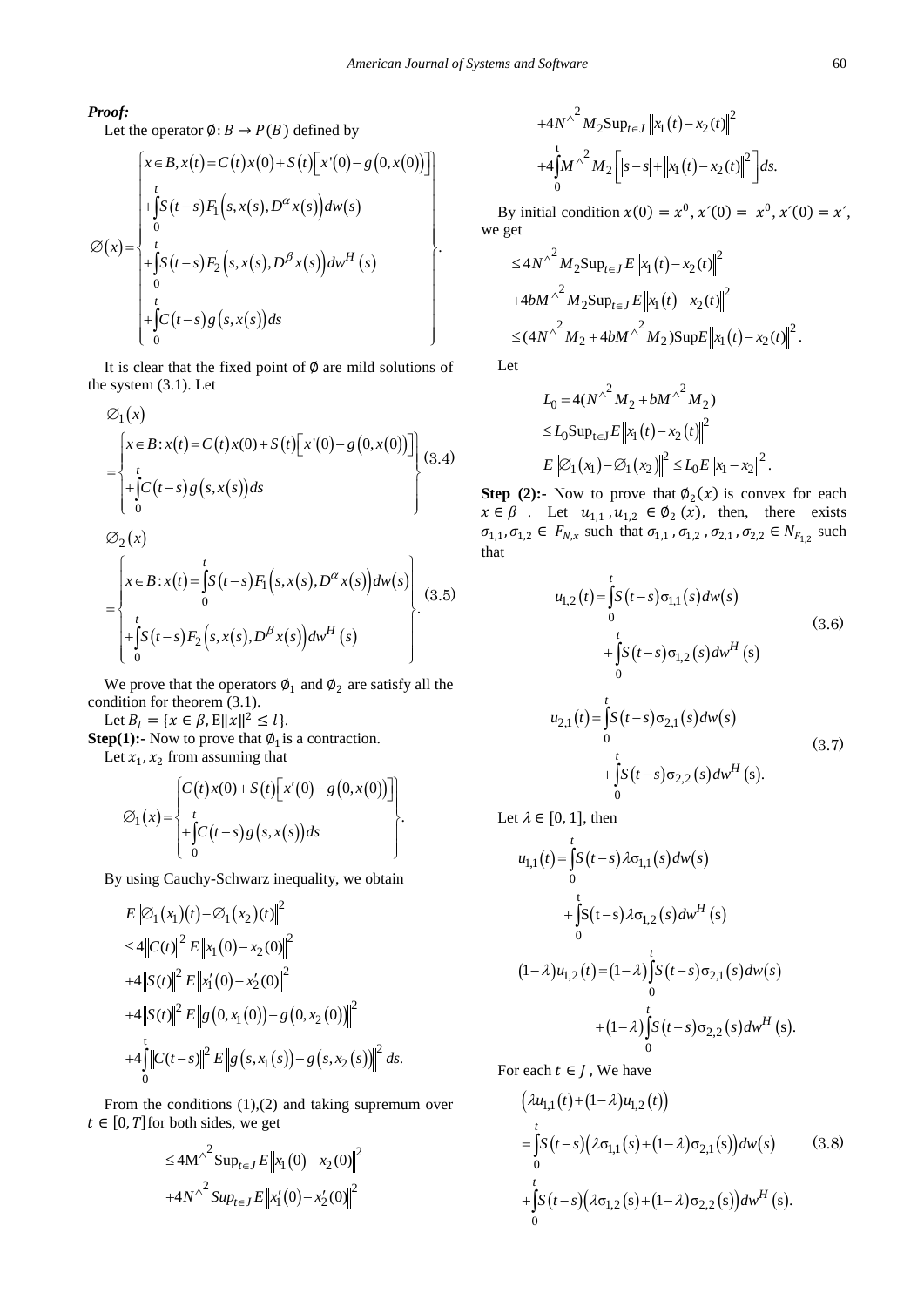From the condition  $(3 - i, ii)$  and since  $N_{F_{1,2,x}}$  is convex then we have that

$$
\lambda u_{1,1}(t) + (1 - \lambda)u_{1,2}(t) \in \mathcal{D}_2(x).
$$

*Remark (3.1[\) \[27\]:](#page-11-0)*

We need the following inequalities for complete the proof of existence theorem.

 $D^{\eta} S(t)x = I^{1-\eta} C(t)x, 0 < \eta < 1$ , thus

$$
\left| I^{1-\eta} C(t) x \right| \leq \frac{1}{\Gamma(1-\eta)} \int_{0}^{t} \left| S(t-s) x \right| ds
$$
  

$$
\leq \frac{t^{1-\eta}}{\Gamma(2-\eta)} \sup_{0 \leq t \leq T} \left| C(t) x \right| \leq \frac{t^{1-\eta} \tilde{M}}{\Gamma(2-\eta)}.
$$

**Step (3):-** Now to prove that  $\phi_2$  maps bounded sets into bounded set in  $\beta$ . Indeed, it is enough to show that there exists appositive constant  $\Lambda$  such that For each  $u \in \varnothing_2(x)$ . Then there exists  $\sigma_1 \in N_{F_{1,2}}$  for each  $t \in J$  such that

$$
u(t) = \begin{cases} \int_{0}^{t} S(t-s) F_1(s, x(s), D^{\alpha} x(s)) dw(s) \\ 0 \\ + \int_{0}^{t} S(t-s) F_2(s, x(s), D^{\beta} x(s)) dw^H(s) \end{cases}.
$$

By using remark (3.1),

$$
E\left\|u(t)\right\|^2 \le 2E\left\| \int_0^t S(t-s)F_1\left(s, x(s), I^{\eta_1 - \alpha} x(s)\right) dw(s)\right\|^2
$$
  
+2E\left\| \int\_0^t S(t-s)F\_2\left(s, x(s), I^{\eta\_2 - \beta} x(s)\right) dw^H(s)\right\|^2.

From conditions (1) and  $(3 - iii)$ , we get

$$
\leq 2N^{2}\sum \limits_{i=1}^{n} \left( \int_{0}^{t} K_{F_{1}}(\tau) \Omega_{F_{1}}\left(\frac{\sup_{0 \leq \tau \leq s} \left\|x(s)\right\|}{\tau(\eta_{1}-\alpha)} \sup_{0 \leq \tau \leq s} \left\|y(\tau)\right\| \right) d w(s) \right)^{2}
$$

$$
+ 2N^{2}\sum \limits_{i=1}^{n} \left( \int_{0}^{t} K_{F_{2}}(\tau) \Omega_{F_{2}}\left(\frac{\sup_{0 \leq \tau \leq s} \left\|x(s)\right\|}{\tau(\eta_{2}-\beta+1)}\right) d w^{H}(s) \right)^{2}
$$

$$
\leq \sup_{0 \leq \tau \leq s} \left\|y(\tau)\right| d w^{H}(s)
$$

By using Lemmas (1-8) and (1-14), we get

$$
\leq 2N^{2}\sum E \left( \int_{0}^{t} K_{F_1}(\tau) \Omega_{F_1} \left( \frac{\sup_{0 \leq \tau \leq s} \|x(s)\|}{\tau(\eta_1 - \alpha + 1)} \sup_{0 \leq \tau \leq s} \|y(\tau)\| \right) \right)^2 ds
$$
  
+2N^{2}\left( Ht^{2H-1} \left( \int\_{0}^{t} K\_{F\_2}(\tau) \Omega\_{F\_2} \left( \frac{\sup\_{0 \leq \tau \leq s} \|x(s)\|}{\tau(\eta\_2 - \beta + 1)} \right) \right)^2 ds.  
Sup<sub>0 \leq \tau \leq s</sub>  $||y(\tau)||$ 

Let

$$
\theta^{(0)}(t) = \max\left\{1, T^{1-\alpha} / \Gamma(\eta - \alpha + 1)\right\} \sup_{0 \leq \tau \leq s} \left( \left\|x(s)\right\| + \left\|y(s)\right\|\right)
$$

were  $\eta = \max{\eta_1, \eta_2}$ ,  $\theta^* = \max{1, T^{\eta - \alpha}/\Gamma(\eta - \alpha + 1)}$ . Now

$$
\theta^{\wedge}(t) \leq \max\left\{1, T^{\eta-\alpha} / \Gamma(\eta-\alpha+1)\right\}
$$
\n
$$
\left\{2N^{\wedge 2}\left(\int_{0}^{t} K_{F_1}(\tau) \Omega_{F_1}(\theta^{\wedge}(s))ds\right)\right\}
$$
\n
$$
+\max\left\{1, T^{\eta-\alpha} / \Gamma(\eta-\alpha+1)\right\}
$$
\n
$$
\left\{2N^{\wedge 2}\left(2Ht^{2H-1}\int_{0}^{t} \left(K_{F_2}(\tau) \Omega_{F_2}(\theta^{\wedge}(s))\right)\right)ds\right\} \quad (3.9)
$$
\n
$$
\leq \max\left\{1, T^{\eta-\alpha} / \Gamma(\eta-\alpha+1)\right\}
$$
\n
$$
\left\{\int_{0}^{t} H(s) \left[\Omega_{F_1}(\theta^{\wedge}(s)) + \Omega_{F_2}(\theta^{\wedge}(s))\right]ds\right\}
$$
\n
$$
\leq C_3 \int_{0}^{t} H(s) \left[\Omega_{F_1}(\theta^{\wedge}(s)) + \Omega_{F_2}(\theta^{\wedge}(s))\right]ds.
$$

If we put,

$$
\mu(t) = C_3 \int_0^t H(s) \left[ \Omega_{F_1} \left( \theta^{\wedge}(s) \right) + \Omega_{F_2} \left( \theta^{\wedge}(s) \right) \right] ds.
$$

Let us denote by  $\theta^{\wedge}(t)$  the right hand side of above then  $\mu(0) = C_2$  and

$$
\theta^{\wedge}(t) \leq \mu(t)
$$
\n
$$
\frac{d\mu(t)}{dt} = \frac{d}{dt} \left[ C_3 \int_0^t H(s) \left[ \Omega_{F_1} \left( \theta^{\wedge}(s) \right) + \Omega_{F_2} \left( \theta^{\wedge}(s) \right) \right] ds \right]
$$
\n
$$
= C_3 H(t) \left[ \Omega_{F_1} \left( \theta^{\wedge}(t) \right) + \Omega_{F_2} \left( \theta^{\wedge}(t) \right) \right].
$$

Thus

$$
\mu'(t) = C_3 H(t) \Big[ \Omega_{F_1} \Big( \theta^{\wedge}(t) \Big) + \Omega_{F_2} \Big( \theta^{\wedge}(t) \Big) \Big]
$$
  

$$
\leq C_3 H(t) \Big[ \Omega_{F_1} \Big( \mu(t) \Big) + \Omega_{F_2} \Big( \mu(t) \Big) \Big],
$$

therefore

$$
\frac{\mu'(t)}{\Omega_{F_1}(\mu(t)) + \Omega_{F_2}(\mu(t))} \leq C_3 H(t).
$$

By taking the integral in both sides, we get

$$
\int_{0}^{t} \frac{\mu'(t)}{\Omega_{F_1}(\mu^{(t)}) + \Omega_{F_2}(\mu^{(t)})} ds \leq C_3 \int_{0}^{t} H(s) ds.
$$

Let  $\mu(t) = \tau, \mu(0) = C_2, 0 < s < t$ . So,

$$
\int_{c_2}^{\mu(t)} \frac{ds}{\Omega_{F_1}(s) + \Omega_{F_2}(s)} \leq C_3 \int_0^t H(s) ds.
$$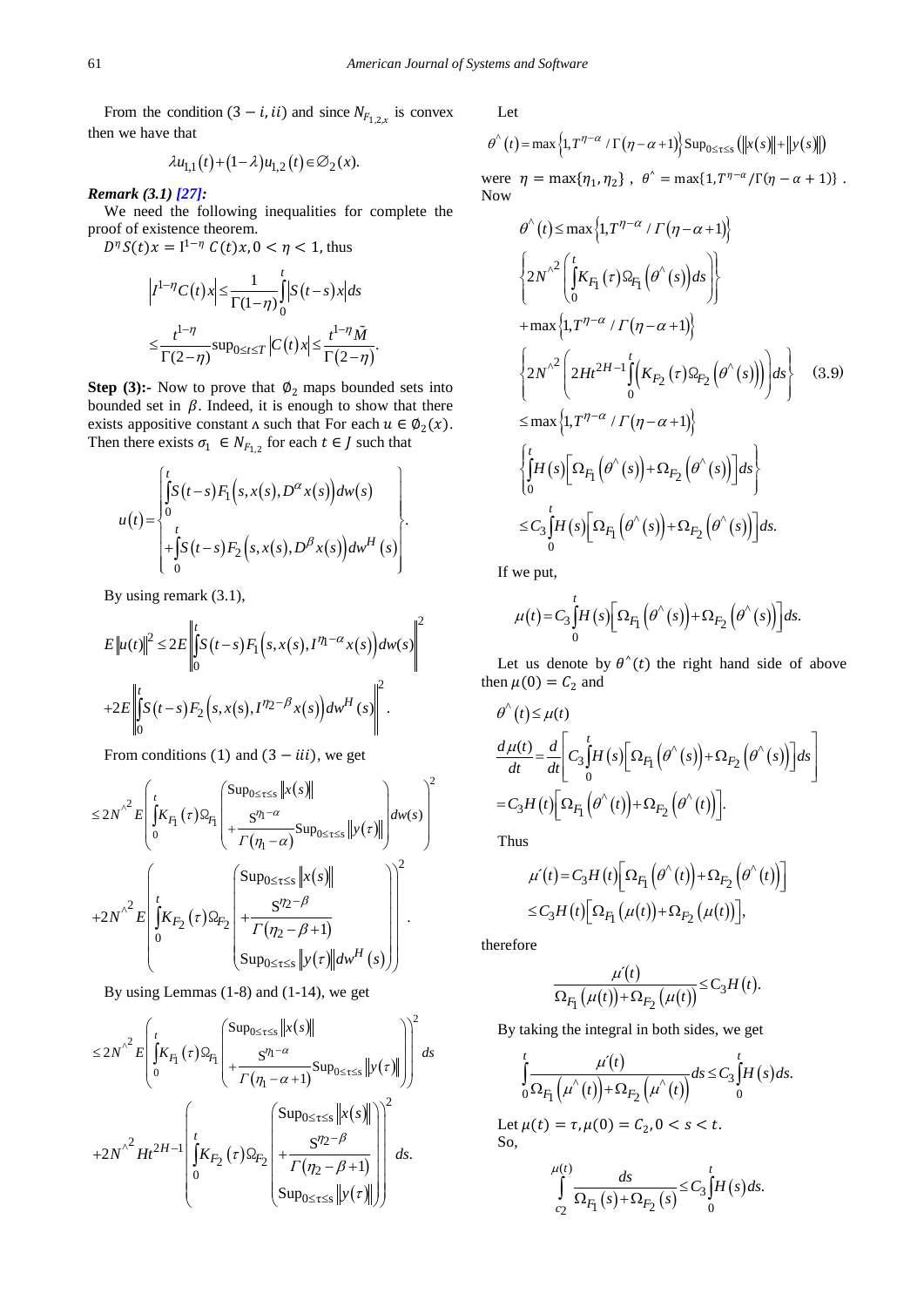From theorem (3.1), we get

$$
\int_{c_2}^{\mu(t)} \frac{ds}{\Omega_{F_1}(s) + \Omega_{F_2}(s)} \leq C_3 \int_0^t H(s) ds
$$
\n
$$
\leq C_3 \frac{1}{C_3} \int_{c_2}^{\infty} \frac{ds}{\Omega_{F_1}(s) + \Omega_{F_2}(s)}
$$
\n
$$
\int_{c_2}^{\mu(t)} ds \leq C_3 \int_0^t (\Omega_{F_1}(s) + \Omega_{F_2}(s)) H(s) ds < \int_{c_2}^{\mu(t)} ds
$$
\n
$$
\mu(t) - C_2 \leq C_3 \int_0^t (\Omega_{F_1}(s) + \Omega_{F_2}(s)) H(s) ds < \infty.
$$

Hence  $\theta'(t)$  is bounded and then  $(\Vert x(t)\Vert + \Vert y(\tau)\Vert)$  is bounded then the  $\phi_2$  maps bounded sets in to bounded sets in  $\beta$ .

**Step (4):-** $\phi_2$  maps bounded set into equicontinuous sets of  $\beta$ , Let  $\tau \in (0, b) \ni 0 < \tau_1 < \tau_2 \leq b$  therefore each  $x \in b$   $\beta_l$  and  $u \in \emptyset_2$   $x \sigma \in N_{F_{1,2}}$  such that, for each,  $t \in J$ , we have

$$
E ||\varnothing_{1}(x)(\tau_{2}) - \varnothing_{1}(x)(\tau_{1})||^{2}
$$
  
\n
$$
\leq 6E \left || \int_{0}^{\tau_{1}-\varepsilon} [S(\tau_{2}-s) - S(\tau_{1}-s)] F_{1}(s,x(s),D^{\alpha}x(s)) dw(s) \right||^{2}
$$
  
\n+6E  $\left || \int_{\tau_{1}-\varepsilon}^{\tau_{1}} [S(\tau_{2}-s) - S(\tau_{1}-s)] F_{1}(s,x(s),D^{\alpha}x(s)) dw(s) \right||^{2}$   
\n+6E  $\left || \int_{\tau_{1}}^{\tau_{2}} [S(\tau_{2}-s) F_{1}(s,x(s),D^{\alpha}x(s)) dw(s) \right||^{2}$   
\n+6E  $\left || \int_{0}^{\tau_{1}-\varepsilon} [S(\tau_{2}-s) - S(\tau_{1}-s)] F_{2}(s,x(s),D^{\beta}x(s)) dw^{H}(s) \right||^{2}$   
\n+6E  $\left || \int_{\tau_{1}-\varepsilon}^{\tau_{1}} [S(\tau_{2}-s) - S(\tau_{1}-s)] F_{2}(s,x(s),D^{\beta}x(s)) dw^{H}(s) \right||^{2}$   
\n+6E  $\left || \int_{\tau_{1}-\varepsilon}^{\tau_{2}} S(\tau_{2}-s) F_{2}(s,x(s),D^{\beta}x(s)) dw^{H}(s) \right||^{2}$ .

From this inequality and using remark (3.1), we have

$$
\leq 6E \left\| \int_{0}^{\tau_1-\varepsilon} [S(\tau_2-s)-S(\tau_1-s)] F_1(s,x(s),I^{\eta_1-\alpha}x(s)) dw(s) \right\|^2
$$
  
+6E 
$$
\left\| \int_{\tau_1-\varepsilon}^{\tau_1} [S(\tau_2-s)-S(\tau_1-s)] F_1(s,x(s),I^{\eta_1-\alpha}x(s)) dw(s) \right\|^2
$$
  
+6E 
$$
\left\| \int_{\tau_1}^{\tau_2} S(\tau_2-s) F_1(s,x(s),I^{\eta_1-\alpha}x(s)) dw(s) \right\|^2
$$

$$
+6E\left\|\int_{0}^{\tau_{1}-\varepsilon}\left[S(\tau_{2}-s)-S(\tau_{1}-s)\right]F_{2}(s,x(s),I^{\eta_{2}-\beta}x(s))dw^{H}(s)\right\|^{2}
$$
  
+6E\left\|\int\_{\tau\_{1}-\varepsilon}^{\tau\_{1}}\left[\int\_{\tau\_{2}}^{S}(\tau\_{2}-s)-S(\tau\_{1}-s)\right] \right\}dw^{H}(s)\right\|^{2}  
+6E\left\|\int\_{\tau\_{1}}^{\tau\_{2}}S(\tau\_{2}-s)F\_{2}(s,x(s),I^{\eta\_{2}-\beta}x(s))dw^{H}(s)\right\|^{2}.

From condition  $(3) - (iii)$  and Lemma (1-8) and (1-14)

$$
\leq 6 \int_{0}^{\tau_{1}-\varepsilon} \|\left[S(\tau_{2}-s)-S(\tau_{1}-s)\right]\|^{2}
$$
\n
$$
\leq 6 \int_{0}^{\tau_{1}-\varepsilon} \|\left[S(\tau_{2}-s)-S(\tau_{1}-s)\right]\|^{2}
$$
\n
$$
\leq \left(K_{F_{1}}(\tau) \Omega_{F_{1}} \left(\frac{S(\tau_{1}-\alpha)}{\tau(\eta_{1}-\alpha+1)}\right) \frac{S(\tau_{1}-\alpha)}{S(\tau_{1}-\alpha+1)}\right) \frac{S(\tau_{1}-\alpha)}{\tau_{1}-\varepsilon}
$$
\n
$$
\leq 6 \int_{\tau_{1}-\varepsilon}^{\tau_{1}} \|\left[S(\tau_{2}-s)-S(\tau_{1}-s)\right]\|^{2}
$$
\n
$$
\leq 6 \int_{\tau_{1}-\varepsilon}^{\tau_{1}} \|\left[S(\tau_{2}-s)-S(\tau_{1}-s)\right]\|^{2}
$$
\n
$$
\leq 6 \int_{\tau_{1}-\varepsilon}^{\tau_{1}-\varepsilon} \|\left(K_{F_{1}}(\tau) \Omega_{F_{1}} \left(\frac{S(\tau_{1}-\alpha)}{\tau(\eta_{1}-\alpha+1)}\right)\right) \frac{S(\tau_{1}-\alpha)}{S(\tau_{1}-\varepsilon)} \frac{S(\tau_{1}-\alpha)}{S(\tau_{1}-\varepsilon)} \frac{S(\tau_{1}-\alpha)}{S(\tau_{1}-\varepsilon+1)} \frac{S(\tau_{1}-\alpha)}{S(\tau_{1}-\varepsilon+1)} \frac{S(\tau_{1}-\alpha)}{S(\tau_{1}-\varepsilon+1)} \frac{S(\tau_{1}-\alpha)}{S(\tau_{1}-\varepsilon+1)} \frac{S(\tau_{2}-\beta)}{S(\tau_{1}-\varepsilon+1)} \frac{S(\tau_{2}-\beta)}{S(\tau_{1}-\varepsilon+1)} \frac{S(\tau_{2}-\beta)}{S(\tau_{1}-\varepsilon+1)} \frac{S(\tau_{2}-\beta)}{S(\tau_{1}-\varepsilon+1)} \frac{S(\tau_{2}-\beta)}{S(\tau_{1}-\varepsilon+1)} \frac{S(\tau_{2}-\beta)}{S(\tau_{1}-\varepsilon+1)} \frac{S(\tau_{2}-\beta)}{S(\tau_{1}-\varepsilon+1)} \frac{S(\tau_{2}-\beta)}{S(\tau_{1
$$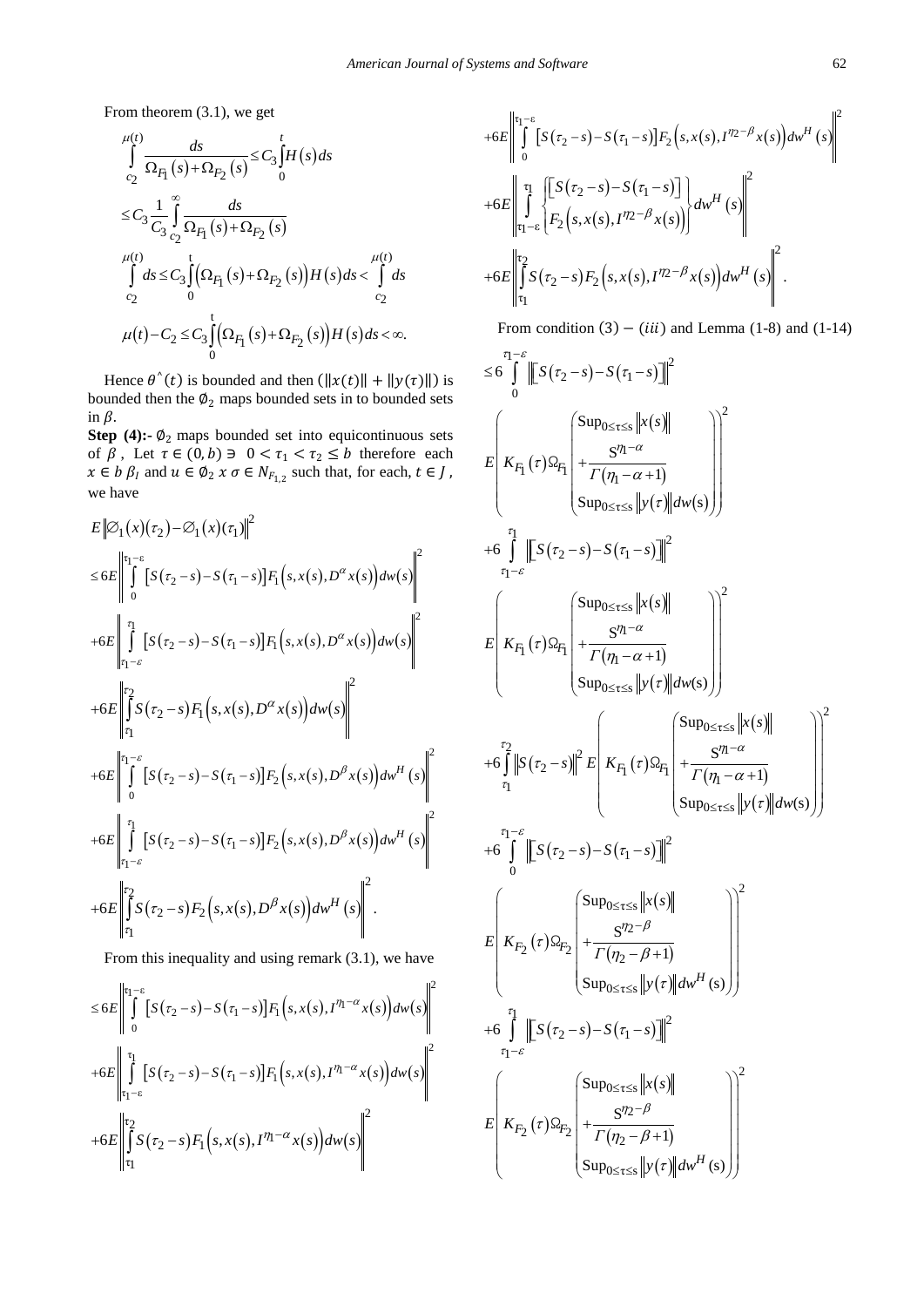$$
+6\int_{\tau_1}^{\tau_2} \left\| S(\tau_2 - s) \right\|^2
$$
  

$$
E\left\{ K_{F_2}(\tau) \Omega_{F_2} \left( \frac{\sup_{0 \le \tau \le s} \left\| x(s) \right\|}{\tau(\eta_2 - \beta + 1)} \right) \right\}^2
$$
  

$$
\left\{ \sup_{0 \le \tau \le s} \left\| y(\tau) \right\| dw^H(s) \right\}
$$

The right-hand side of the above inequality tends to zero as  $\tau_2 \rightarrow \tau_1$ , with  $\varepsilon$  sufficiently small, then

$$
\leq \int_{\tau_1}^{\tau_2} \|S(\tau_2 - s)\|^2
$$
\n
$$
E\left(K_{F_1}(\tau) \Omega_{F_1}\left(\frac{\sup_{0 \leq \tau \leq s} \|x(s)\|}{\tau(\eta_1 - \alpha + 1)} \sup_{0 \leq \tau \leq s} \|y(\tau)\| d w(s)\right)\right)^2
$$
\n
$$
+ 6 \int_{\tau_1}^{\tau_2} \|S(\tau_2 - s)\|^2
$$
\n
$$
E\left(K_{F_2}(\tau) \Omega_{F_2}\left(\frac{\sup_{0 \leq \tau \leq s} \|x(s)\|}{\tau(\eta_2 - \beta + 1)}\right)\right)^2
$$
\n
$$
\leq \sup_{0 \leq \tau \leq s} \|y(\tau)\| d w^H(s)\right)^2
$$

From the last inequality, we have

$$
\leq 6N^{2} Tr(Q) \int_{\tau_1}^{\tau_2 t} \left| \left( K_{F_1}(s) \right)^2 \right| ds
$$
  
\n
$$
+ 6N^{2} \int_{\tau_1}^{\tau_2 t} 2Ht^{2H-1} \int_{0}^{t} \left| \left( K_{F_2}(s) \right)^2 \right| ds
$$
  
\n
$$
+ 6N^{2} \int_{\tau_1}^{\tau_2} 2Ht^{2H-1} \int_{0}^{t} \left| \left( K_{F_2}(s) \right)^2 \right| ds
$$
  
\n
$$
\leq 6N^{2} Tr(Q)(\tau_2 - \tau_1)
$$

$$
\int_{0}^{t} (K_{F_1}(s))^2 \left( \Omega_{F_1}(r + \frac{S^{\eta_1 - \alpha}r}{\Gamma(\eta_1 - \alpha + 1)}) \right)^2 ds
$$
  
+6N<sup>2</sup>  $(\tau_2 - \tau_1) 2Ht^{2H-1}$   

$$
\int_{0}^{t} (K_{F_2}(s))^2 \left( \Omega_{F_2}(r + \frac{S^{\eta_2 - \beta}r}{\Gamma(\eta_2 - \beta + 1)}) \right)^2 ds.
$$

Since  $S(t)$  is sine semi group continuous in the uniform operator topology, the set  $\{\emptyset_2(x): x \in B_l\}$  is equicontinuous.

**Step (5):-** Now to prove  $(\emptyset_2 B_L)(t)$  is relativity compact in *H* for each  $t \in J$ . Where  $(\emptyset_2 B_L)(t) = \{u(t): u \in \emptyset_2 B_L\}$ ,  $t \in J$  the set  $(\emptyset_2 B_L)(t)$  is relatively compact in  $\beta$  for  $t = 0$ .

Let  $0 < t \le b$  and  $0 < \in < t$ , for  $x \in B_l$  and  $u \in$  $\varphi_2(x)$ , there exists  $\sigma \in N_{F,x}$  such that

$$
u(t) = \int_{0}^{t-\epsilon} S(t-s) F_1(s, x(s), D^{\alpha} x(s)) dw(s)
$$
  
+ 
$$
\int_{t-\epsilon}^{t} S(t-s) F_1(s, x(s), D^{\alpha} x(s)) dw(s)
$$
  
+ 
$$
\int_{t-\epsilon}^{t-\epsilon} S(t-s) F_2(s, x(s), D^{\beta} x(s)) dw^H(s)
$$
  
+ 
$$
\int_{t-\epsilon}^{t} S(t-s) F_2(s, x(s), D^{\beta} x(s)) dw^H(s).
$$
  
+ 
$$
u_{\epsilon}(t) = \int_{0}^{t-\epsilon} S(t-s) F_1(s, x(s), D^{\alpha} x(s)) dw(s)
$$
  
+ 
$$
\int_{0}^{t} S(t-s) F_2(s, x(s), D^{\beta} x(s)) dw^H(s).
$$
  
(3.12)

For each  $0 \leq \in < t$ 

$$
E ||u(t)-u_{\in}(t)||^{2}
$$
\n
$$
\leq |u(t)-u_{\in}(t)||^{2}
$$
\n
$$
= \int_{t-\infty}^{\left| t-\infty \right|} S(t-s) F_{1}(s,x(s),D^{\alpha}x(s)) dw(s)
$$
\n
$$
\leq 2E \left ||\int_{t-\infty}^{t-\infty} S(t-s) F_{2}(s,x(s),D^{\beta}x(s)) dw^{H}(s) + \int_{t-\infty}^{t} S(t-s) F_{2}(s,x(s),D^{\beta}x(s)) dw^{H}(s)
$$
\n
$$
= \int_{t-\infty}^{t} [S(t-s) F_{2}(s,x(s),D^{\beta}x(s)) dw^{H}(s)] dw(s)
$$
\n
$$
= \int_{0}^{t-\infty} [S(t-\infty) - (s-\infty)] F_{2}(s,x(s),D^{\beta}x(s)) dw^{H}(s)
$$

From definition (1-20) and remark (3.1) for the sine simegroup continuous, we have

$$
E ||u(t) - u_{\in}(t)||^{2}
$$
\n
$$
\leq 2E \left ||\int_{t-\infty}^{t-\infty} S(t-s) F_{1}(s,x(s),t^{n_{1}-\alpha}x(s)) dw(s) + \int_{t-\infty}^{t-\infty} S(t-s) F_{1}(s,x(s),t^{n_{1}-\alpha}x(s)) dw(s) + \int_{t-\infty}^{t-\infty} S(t-s) F_{2}(s,x(s),t^{n_{2}-\beta}x(s)) dw^{H}(s) + \int_{t-\infty}^{t-\infty} S(t-s) F_{2}(s,x(s),t^{n_{2}-\beta}x(s)) dw^{H}(s) + \int_{0}^{t-\infty} S((t-\in) - (s-\in) ) F_{1}(s,x(s),t^{n_{1}-\alpha}x(s)) dw(s) + \int_{0}^{t-\infty} S((t-\in) - (s-\in) ) F_{2}(s,x(s),t^{n_{2}-\beta}x(s)) dw^{H}(s) \right ||
$$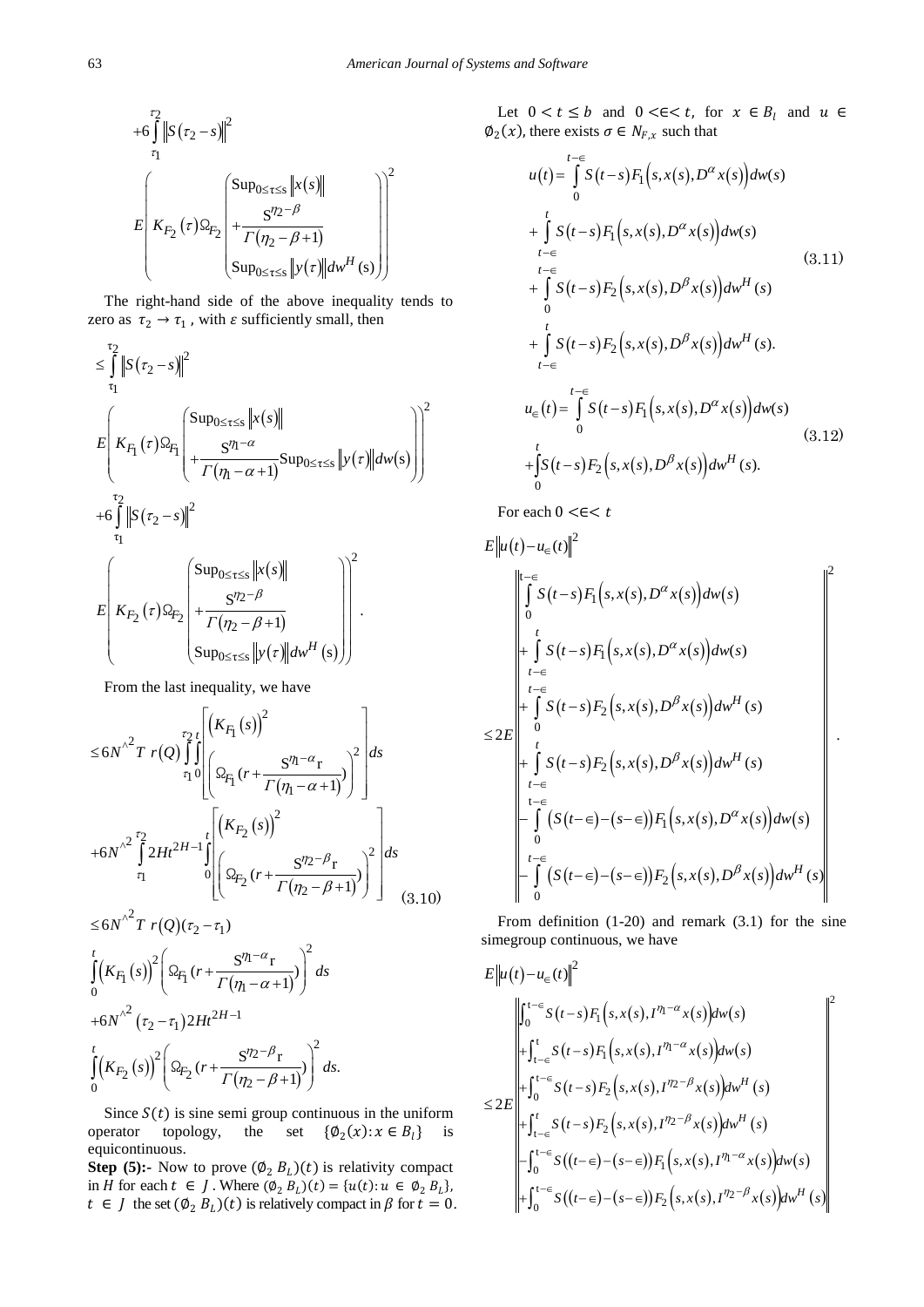$$
\leq \int_{t-\epsilon}^{t} E\left| K_{F_1}(\tau) \Omega_{F_1} \left( \frac{Sup_{0 \leq \tau \leq s} \left\| x(s) \right\|}{\Gamma(\eta_1 - \alpha + 1)} \right) \right|^2 d w(s)
$$
\n
$$
+ 2N^{\lambda^2} \int_{t-\epsilon}^{t} E\left| K_{F_2}(\tau) \Omega_{F_2} \left( \frac{Sup_{0 \leq \tau \leq s} \left( x(s) \right)}{\Gamma(\eta_2 - \beta + 1)} \right) \right|^2 d w^H(s)
$$
\n
$$
\leq 2N^{\lambda^2} T r(Q) \int_{t-\epsilon}^{t} (K_{F_1}(\tau))^2 \left( \Omega_{F_1}(\tau) + \frac{S^{\eta_1 - \gamma} r}{\Gamma(\eta_1 - \gamma + 1)} \right)^2 ds
$$
\n
$$
+ 2N^{\lambda^2} \int_{t-\epsilon}^{t} 2H t^{2H-1} (K_{F_2}(\tau))^2 \left( \Omega_{F_2}(\tau) + \frac{S^{\eta_2 - \beta} r}{\Gamma(\eta_2 - \beta + 1)} \right)^2 ds
$$
\n
$$
= 2N^{\lambda^2} \int_{t-\epsilon}^{t} 2H t^{2H-1} (K_{F_2}(\tau))^2 \left( \Omega_{F_2}(\tau) + \frac{S^{\eta_2 - \beta} r}{\Gamma(\eta_2 - \beta + 1)} \right)^2 ds
$$

Therefore, letting  $\epsilon \rightarrow 0$ , we can see that there are relative compact sets arbitrarily close to the set  ${u(t): u \in \mathbb{R}^n}$  $\varphi_2(B_l)$  is relative compact in  $\beta$ .

**Step (6):-** Now to show that  $\varnothing_2$  has a closed graph

Let  $x_n \to x_*$ ,  $x_n \in B_L$ ,  $u_n \in \emptyset_2$   $(x_n)$  and  $u_n \to u_*$ , we aim to show that  $u_* \in \emptyset_2(x_*)$  indeed,  $u_n \in \emptyset_2(x_n)$  means that there exists  $\sigma_{1,2,n} \in N_{F_{1,2}}$  such that

$$
u(t) = \int_{0}^{t} S(t-s) F_1(s, x(s), D^{\alpha} x(s)) dw(s)
$$
  
+
$$
\int_{0}^{t} S(t-s) F_2(s, x(s), D^{\beta} x(s)) dw^H(s).
$$

There exists  $\sigma_{1,2,n} \in N_{F_{1,2,x}}$ , thus

$$
u_n(t) = \int_0^t S(t-s)\sigma_{1,n}(s)dw
$$
  
+
$$
\int_0^t S(t-s)\sigma_{2,n}(s)dw^H.
$$
 (3.13)

We must prove that there exists  $\sigma_1^*, \sigma_2^* \in N_{F,x_*}$  such that

$$
u_{*}(t) = \int_{0}^{t} S(t-s)\sigma_{1}^{*}(s)dw
$$
  
+
$$
\int_{0}^{t} S(t-s)\sigma_{2}^{*}(s)dw^{H}.
$$
 (3.14)

Suppose the liner continuous operator

$$
\varGamma_{1,2}: L^2(J,H) \to C(J,H).
$$

From lemma (1.7) it follows that  $\Gamma_{1,2}N_{F_{1,2},x}$  is closed graph operator and we have

$$
\left\| u_n(t) - u_*\left(t\right) + \int_0^t S\left(t - s\right) \left(\sigma_n\left(s\right) - \sigma_*(s)\right) dw^H \right\| \to 0
$$

as  $n \to \infty$ , thus

$$
u_n(t) - \int_0^t S(t-s)\sigma_n(s)(s)dw^H \in \Gamma_{1,2}N_{F_{1,2},x}.
$$

Since  $u_n \to u_*$ , it follows from Lemma (1.7) that

$$
u_{*}(t) - \int_{0}^{t} S(t-s)\sigma_{*}(s)dw^{H} \in \Gamma_{1,2}N_{F_{1,2},x}.
$$

That is, there exists a  $\sigma_1^* \in N_{F1,2,x}$  such that

$$
u_{*}(t) - \int_{0}^{t} S(t-s) \sigma_{*}(s) dw^{H} = \int_{0}^{t} S(t-s) \sigma_{1}^{*}(s) dw.
$$

By using lemma (1.7) therefore  $\phi_2$ , has a close graph and therefore  $\varnothing_2$  is u.s.c.

**Step (7):-** The operator inclusion  $x \in \emptyset_1(x) + \emptyset_2(x)$  has a solution in  $B[0, r]$ . Define an open ball B (0, r) in, where  $r$  satisfies the inequality given in (4). We need to show that the system (3.1) has Least one mild solution, for  $\lambda u \in \emptyset_1 x + \emptyset_2 x$  for some  $\lambda > 1$  with  $E||x||^2 = r$ , then, we have

$$
x(t) = (C(t)x(0)) + \lambda^{-1} (S(t)[x(0)) - g(s, x(0))]
$$
  
\n
$$
+ \lambda^{-1} \left( \int_{0}^{t} S(t-s) F_{1}(s, x(s), D^{\alpha} x(s)) d w(s) \right)
$$
  
\n
$$
+ \lambda^{-1} \left( \int_{0}^{t} S(t-s) F_{2}(s, x(s), D^{\beta} x(s)) d w^{H}(s) \right)
$$
  
\n
$$
+ \lambda^{-1} \left( \int_{0}^{t} C(t-s) g(s, x(s)) ds \right)
$$
  
\n
$$
= ||x(t)||^{2} \leq 6 ||C(t)x(0)||^{2} + 12 ||S(t)||^{2} [||x'(0) - g(0, x(0))||^{2} ]
$$
  
\n
$$
+ 6 \left\| \int_{0}^{t} S(t-s) F_{1}(s, x(s), D^{\alpha} x(s)) d w(s) \right\|^{2}
$$
  
\n
$$
+ 6 \left\| \int_{0}^{t} S(t-s) F_{2}(s, x(s), D^{\beta} x(s)) d w^{H}(s) \right\|^{2}
$$
  
\n
$$
+ 12 \left\| \int_{0}^{t} C(t-s) g(s, x(s)) ds \right\|^{2}
$$
  
\n
$$
\leq 6 ||C(t)x(0)||^{2} + 12 ||S(t)||^{2} ||x'(0) - g(0, x(0))||^{2}
$$
  
\n
$$
+ 6 ||S(t-s)||^{2} ||[S(t-s) F_{1}(s, x(s), I^{\eta_{1}-\alpha} x(s)) d w(s) ||^{2}
$$
  
\n
$$
+ 12 ||[C(t-s) F_{2}(s, x(s)) I^{\eta_{2}-\beta} x(s) d w^{H}(s) ||^{2}
$$
  
\n
$$
+ 12 ||[C(t-s) F_{2}(s, x(s)) J^{\eta_{2}-\beta} x(s) d w^{H}(s) ||^{2}
$$

From assumption (1-6), we get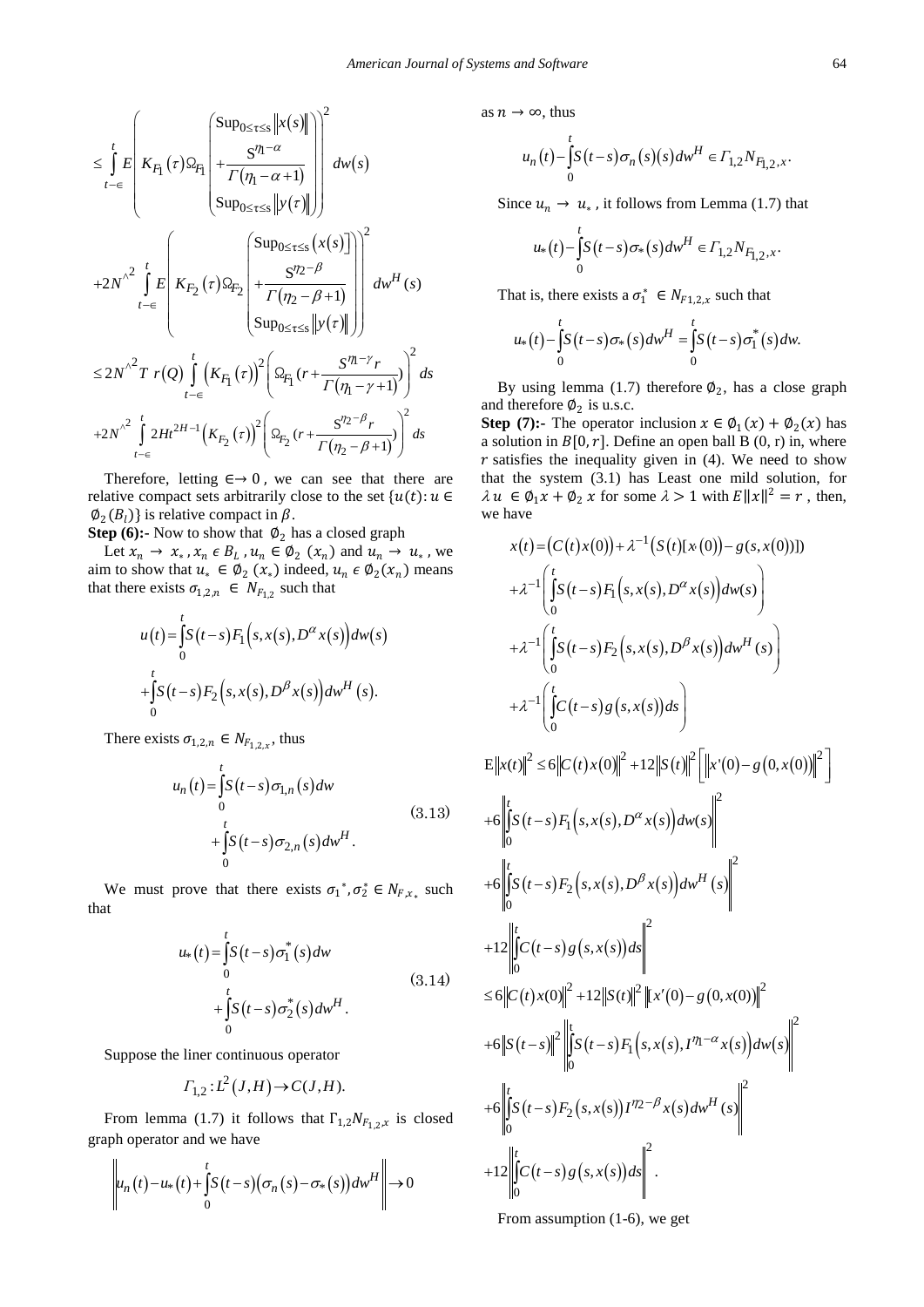$$
\leq 6M^{\wedge^2} E \left\|x(0)\right\|^2 + 12N^{\wedge^2} \left(E \left\|x'(0)\right\|^2 + L_3\right)
$$
  
+6N^{\wedge^2} E \left\| \int\_0^t K\_{F\_1}(\tau) \Omega\_{F\_1} \left( \frac{\sup\_{0 \leq \tau \leq s} \left\|x(s)\right\|}{\Gamma(\eta\_1 - \alpha)} \right) \right\|^2 d w(s)  
+6N^{\wedge^2} E \left\| \int\_0^t K\_{F\_2}(\tau) \Omega\_{F\_2} \left( \frac{\sup\_{0 \leq \tau \leq s} \left\|x(s)\right\|}{\Gamma(\eta\_2 - \beta + 1)} \right) \right\|^2 d w^H(s)  
+12M^{\wedge^2} b \left\| g\left(s, x(s)\right) - g\left(s, 0\right) + g\left(s, 0\right) \right\|^2.

From Lemma (1-8) and (1-14), we obtain\n
$$
\frac{1}{2} \int_{-\infty}^{\infty} f(x) \, dx
$$

$$
\leq 6M^{\wedge^2} E_x(0)^2 + 12N^{\wedge^2} \left( E_x(0)^2 + L_3 \right)
$$
  
+6N^{\wedge^2} E \left[ \int\_0^t K\_{F\_1}(\tau) \Omega\_{F\_1} \left( + \frac{S^{\eta\_1 - \alpha}}{\Gamma(\eta\_1 - \alpha)} \right) \right]\_0^t dw   
+6N^{\wedge^2} E \left[ \int\_0^t K\_{F\_2}(\tau) \Omega\_{F\_2} \left( + \frac{S^{\eta\_2 - \beta}}{\Gamma(\eta\_2 - \beta + 1)} \right) \right]\_0^t dw^H(s)  
+12M^{\wedge^2} E \left[ \int\_0^t K\_{F\_2}(\tau) \Omega\_{F\_2} \left( + \frac{S^{\eta\_2 - \beta}}{\Gamma(\eta\_2 - \beta + 1)} \right) \right]\_0^t dw^H(s)  
+12M^{\wedge^2} \left( E\_x(t)^2 + L\_4 \right).

Now,

$$
\theta^{(0)}(t) = \max\left\{1, T^{\eta-\alpha} / \Gamma(\eta-\alpha+1)\right\} \operatorname{Sup}_{0 \leq \tau \leq s} \left(x(s) + y(s)\right)
$$

where,  $\eta = \max\{\eta_1, \eta_2\}$ 

$$
\theta^{\wedge}(t) \leq \max\left\{1, T^{\eta-\alpha} / \Gamma(\eta-\alpha+1)\right\}
$$
\n
$$
\left[\frac{1}{\left(1-12M^{\wedge^2}L_4\right)} 6N^{\wedge^2}\right]
$$
\n
$$
\left[\frac{t}{\left(K_{F_1}(\tau)\Omega_{F_1}\theta^{\wedge}(s)ds\right)}\right]
$$
\n
$$
+\max\left\{1, T^{\eta-\alpha} / \Gamma(\eta-\alpha+1)\right\}
$$
\n
$$
\left\{6N^{\wedge2}\left(2Ht^{2H-1}\int_0^t \left(K_{F_2}(\tau)\Omega_{F_2}\left(\theta^{\wedge}(s)\right)\right)\right)ds\right\}.
$$

From integral in both sides, we get

$$
\leq \max\left\{1, T^{\eta-\alpha} / \Gamma(\eta-\alpha+1)\right\}
$$

$$
\begin{cases}\n\int_{0}^{t} H(s) \frac{1}{\left(1 - 12M^{\wedge^2} L_4\right)} \\
\left(\left[\Omega_{F_1}\left(\theta^{\wedge}(s)\right) + \Omega_{F_2}\left(\theta^{\wedge}(s)\right)\right] ds\right) \\
\leq C_3 \int_{0}^{t} H(s) \frac{1}{\left(1 - 12M^{\wedge^2} L_4\right)} \left(\left[\Omega_{F_1}\left(\theta^{\wedge}(s)\right) + \Omega_{F_2}\left(\theta^{\wedge}(s)\right)\right] ds\right)\n\end{cases}
$$

If we put,

$$
\mu(t) = C_3 \int_0^t H(s) \frac{1}{\left(1 - 12M\right)^2 L_4}
$$

$$
\left( \left[ \Omega_{F_1} \left( \theta^{\hat{}}(s) \right) + \Omega_{F_2} \left( \theta^{\hat{}}(s) \right) \right] ds \right).
$$

Let us denote by  $\theta^{\wedge}(t)$  the right hand side of above then  $\mu(0) = C_2$  and  $\theta^{\wedge}(t) \leq \mu(t)$ 

$$
\frac{d\mu(t)}{dt} = \frac{d}{dt} \left[ C_3 \int_0^t \left\{ H(s) \frac{1}{\left(1 - 12M^{\wedge^2} L_4\right)} \right\} \right]
$$
\n
$$
= C_3 H(t) \frac{1}{\left(1 - 12M^{\wedge^2} L_4\right)} \left[ \Omega_{F_1} \left(\theta^{\wedge}(s)\right) + \Omega_{F_2} \left(\theta^{\wedge}(s)\right) \right] ds \right]
$$
\n
$$
= C_3 H(t) \frac{1}{\left(1 - 12M^{\wedge^2} L_4\right)} \left[ \left[ \Omega_{F_1} \left(\theta^{\wedge}(t)\right) + \Omega_{F_2} \left(\theta^{\wedge}(t)\right) \right] \right].
$$

Thus

$$
\mu'(t) = C_3 \frac{1}{\left(1 - 12M^{\wedge^2} L_4\right)} \left(H(t) \left[\Omega_{F_1}\left(\theta^{\wedge}(t)\right) + \Omega_{F_2}\left(\theta^{\wedge}(t)\right)\right]\right)
$$
  

$$
\leq C_3 H(t) \frac{1}{\left(1 - 12M^{\wedge^2} L_4\right)} \left(\left[\Omega_{F_1}\left(\mu(t)\right) + \Omega_{F_2}\left(\mu(t)\right)\right]\right),
$$

therefore

$$
\frac{\mu'(t)}{\left(1-12M^{\wedge^2}L_4\right)}\leq C_3H(t).
$$

By taking the integral in both sides we get

$$
\int_{0}^{t} \frac{\mu(s)}{\left(1-12M\right)^{2}L_{4}}ds
$$
\n
$$
\leq C_{3}\int_{0}^{t}H(s)ds
$$
\n
$$
\mu(t)=\tau, \mu(0)=C_{2}, 0
$$

So,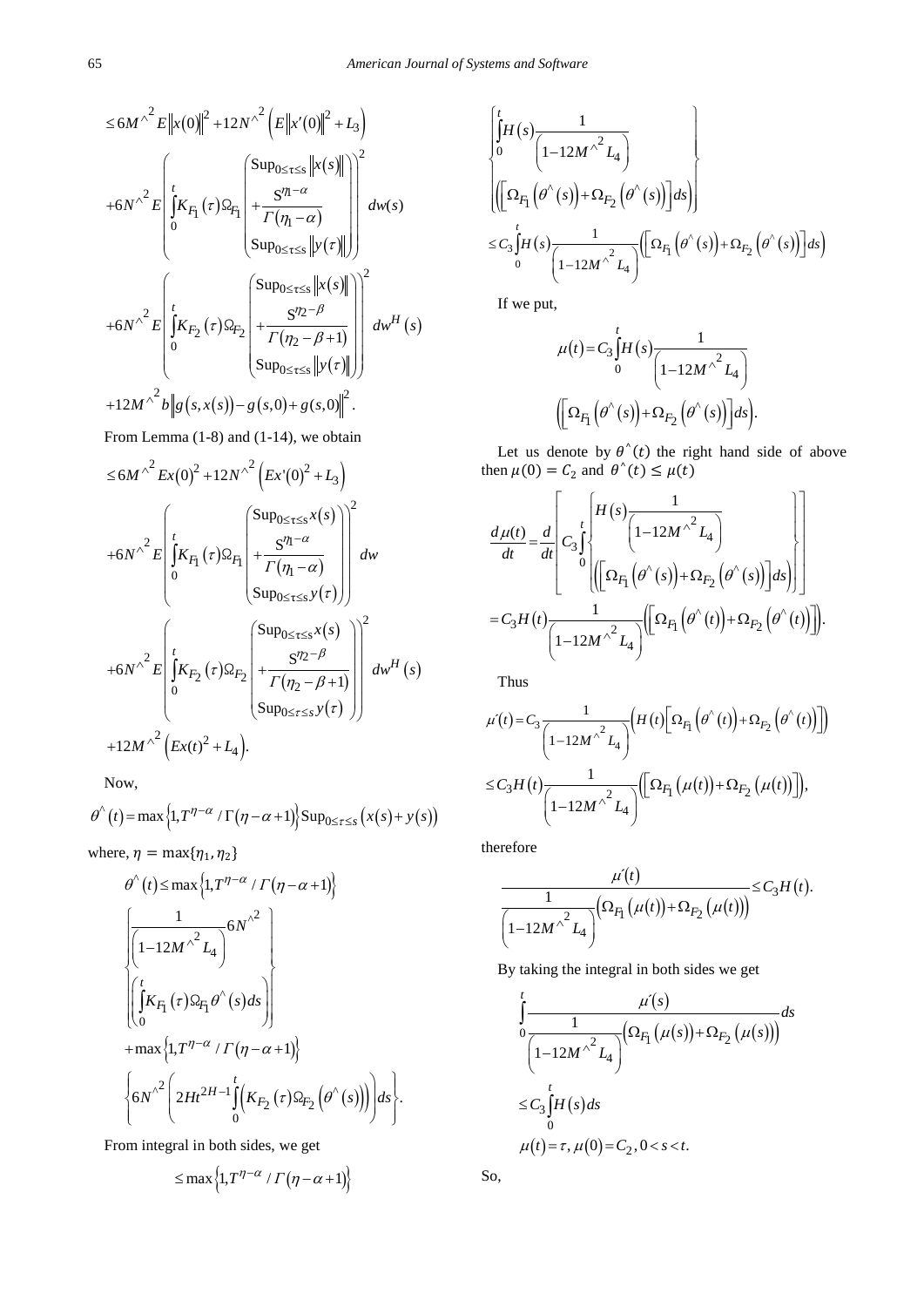$$
\int_{c_2}^{\mu(t)} \frac{1}{\left(1-12M^{\wedge^2}L_4\right)} \frac{ds}{\left(\Omega_{F_1}(s) + \Omega_{F_2}(s)\right)} \leq C_{23} \int_0^t H(s) ds.
$$

From theorem (3-1), we get

$$
\int_{c_2}^{\mu(t)} \frac{ds}{\sqrt{1 - 12M^2 L_4} \int_{c_2}^{\mu(t)} (\Omega_{F_1}(s) + \Omega_{F_2}(s))} \leq C_3 \int_0^t H(s) ds
$$
  

$$
\leq C_3 \frac{1}{C_3} \int_0^{\infty} \frac{ds}{\sqrt{1 - 12M^2 L_4}} \sqrt{\Omega_{F_1}(s) + \Omega_{F_2}(s)}
$$
  

$$
\int_{c_2}^{\mu(t)} ds \leq C_3 \int_0^t \frac{1}{\sqrt{1 - 12M^2 L_4}} \sqrt{\Omega_{F_1}(s) + \Omega_{F_2}(s)} H(s) ds < \int_{c_2}^{\mu(t)} ds
$$
  

$$
\mu(t) - C_2 \leq C_3 \int_0^t \frac{1}{\sqrt{1 - 12M^2 L_4}} \sqrt{\Omega_{F_1}(s) + \Omega_{F_2}(s)} H(s) ds < \infty.
$$

Hence  $\theta^{\wedge}(t)$  is bounded and then  $(||x(t)||)$  is bounded then the  $\phi_2$  maps bounded sets in to bounded sets into bounded sets in  $B$ .

### **5. Example (3.1)**

Consider the problem

$$
\frac{\partial}{\partial t} \Big[ u_t(t, x) + G(t, x, u(t, x)) \Big] \n\in u_{xx}(t, x) + \widehat{F}_1(t, x, u(t, x), D^{\alpha} u(t, x)) dw(t) \n+ \widehat{F}_2(t, x, u(t, x), D^{\beta} u(t, x)) dw^H(t), \nt \in I = [0, T], x \in [a, b]. \nu(t, a) = u(t, b) = 0, \nt \in I, \frac{1}{2} < H < 1 \nu(0, x) = u^0, x \in [a, b]
$$
   
\nu'(0, x) = u^1, x \in [a, b].

In the space  $X = L^2([0, \pi])$ . This problem is the abstract setting of (3.1). To we define the operator  $Ay = y''$  with domain

$$
D(A) := \{ y \in H^2([0, \pi]) : y(0) = y(\pi) = 0 \}.
$$

The operator *A* has a discrete spectrum with  $-n^2$ ,  $n =$ 1, 2,.... as eigenvalues and  $z_n(s) = \sqrt{\frac{2}{\pi}} \sin(ns)$ ,  $n = 1, 2, \ldots$ , as their corresponding normalized eigenvectors. So we may write

$$
Ay = -\sum_{n=1}^{\infty} n^2(y, z_n) z_n, y \in D(A).
$$

Since  $-A$  is positive and self-adjoint in  $L^2([0, \pi])$ , the operator  $A$  is the infinitesimal generator of a strongly continuous cosine family  $C(t)$ ,  $t \in R$  which has the form

$$
C(t)y = \sum_{n=1}^{\infty} \cos(nt)(y, z_n) z_n, y \in X.
$$

The associated sine family is

$$
C(t)y = \sum_{n=1}^{\infty} \frac{\sin(nt)}{n} (y, z_n) z_n, y \in X.
$$

For  $u, v \in C([0, T]; X)$  and  $x \in [a, b]$ , defining the operators

$$
g(t,u)(x) := G(t,x,u(t,x)),
$$
  
\n
$$
F_{1,2}(t,u,v)(x) := F_{1,2}(t,x,u(t,x),v(t,x)),
$$

allows us to write (3.12) abstractly as

$$
\frac{d}{dt} \Big[ u'(x) + g(t, u(t)) \Big] \n= Au(t) + F_1(t, u(t), D^{\alpha} u(t)) dw \n+ F_2(t, x, u(t), D^{\beta} u(t)) dw^H(t), \nu(0) = u^0, u'(0) = u^1.
$$

Under appropriate conditions on  $F_{1,2}$ , G, which make the conditions (3.1) hold for the corresponding functions  $F_{1,2}$ , g. Theorem (3.1) ensures the existence of a mixed stochastic mild solution to problem (3.1). Some special cases of this problem may be found in models of some phenomena with hereditary propertie[s \[5,8,15\].](#page-10-11)

# **6. Stability for the Mild Solution of Fractional Inclusion Formulation Problem (3.1)**

The following theorem investigate the stability of the inclusion equation (3.1) by using Gran will Bellman inequality via cosine dynamical system. We need to investigate the definition (3.1) on the inclusion problem (3.1).

#### *Definition(3.5):*

The solution  $x(t, 0, \emptyset, \psi)$  of the system (3.1) in said to be stable, if for any  $\epsilon > 0$ , there exists a number  $\delta =$  $\delta(\epsilon) > 0$ , such that for any other solution  $y(t, 0, \psi)$  of the system (3.1) satisfying  $\|\phi_1 - \psi_1\| = \delta_1$ ,  $\|\phi_2 - \psi_2\|$  =  $\delta_2$ , then  $||x(t, 0, \emptyset) - y(t, 0, \emptyset)|| \leq \epsilon$ ,  $x(t, 0, \emptyset)$  is said to be asymptotically stable if it stable and if there is a constant  $\delta_1, \delta_2 > 0$  such that  $\|\phi_1 - \psi_1\| < \delta_1, \|\phi_2 - \phi_1\|$  $|\psi_2| < \delta_2$ , then

$$
\lim_{t\to\infty}\Bigl\|x(t,0,\varnothing)-y(t,0,\varnothing)\Bigr\|
$$

*Theorem (3.3):*

Assume the hypotheses (1-6) are holds for the system (3.1) with  $\|F_{1,2}(s, x(s), D^{\alpha} x(s)) - F_{1,2}(s, y(s), D^{\alpha} y(s))\|$  <  $M_{1,2}||x(t) - y(t)||$  and has an stabile mixed stochastic mild solution.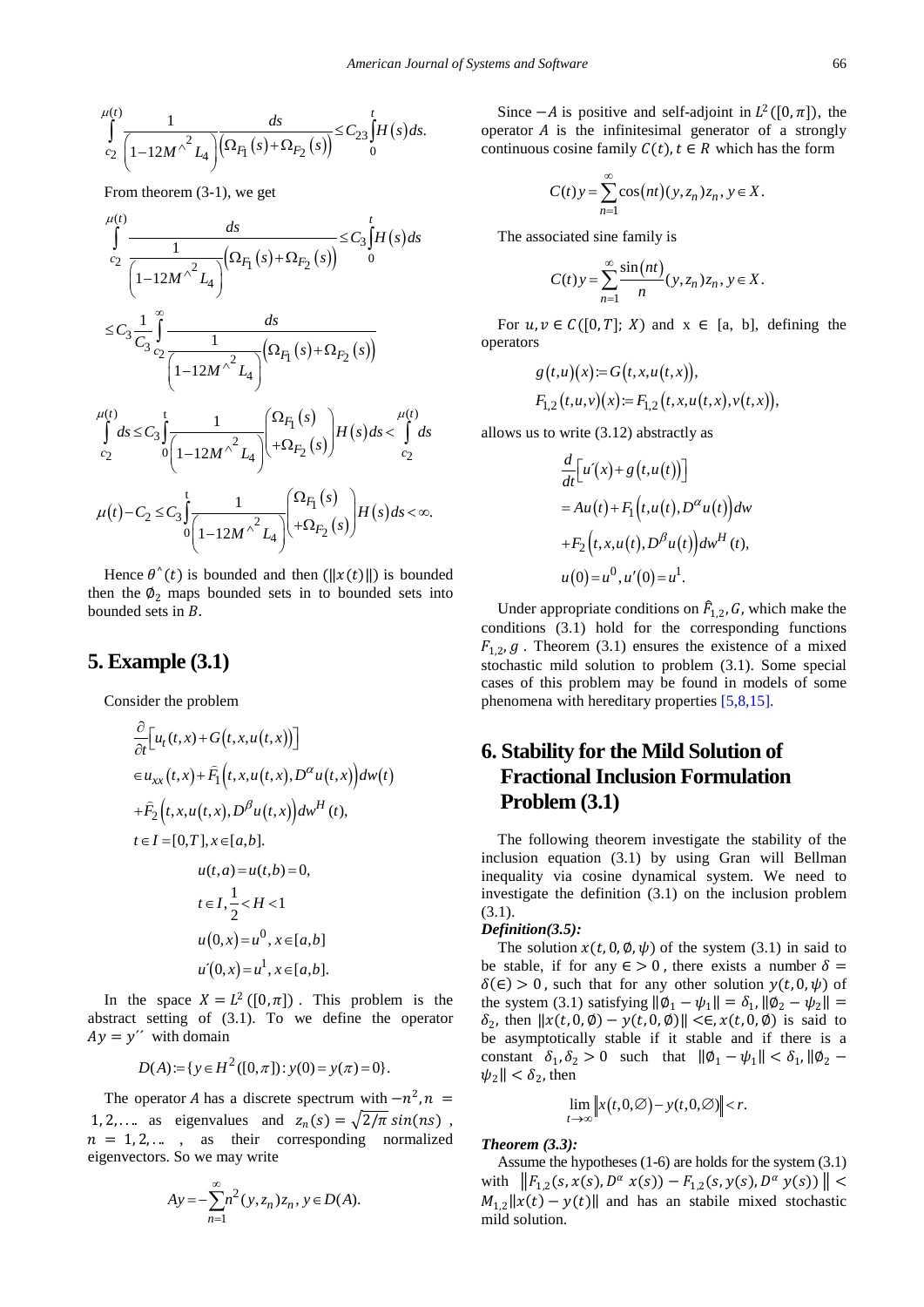#### *Proof:*

Let  $x(t) = x(t, 0, \emptyset_1, \emptyset_2)$  and  $y(t) = y(t, 0, \psi_1, \psi_2)$  be a two solutions of equation (3.1) such that

$$
x(t) = C(t)\varnothing_1 - S(t)[\varnothing_2 - g(0,\varnothing_1)]
$$
  
+ 
$$
\int_0^t S(t-s) F_1(s, x(s), D^{\alpha} x(s)) dw(s)
$$
  
+ 
$$
\int_0^t S(t-s) F_2(s, x(s), D^{\beta} x(s)) dw^H(s)
$$
  
+ 
$$
\int_0^t C(t-s) g(s, x(s)) ds.
$$

*and,*

$$
y(t) = C(t)\psi_1 - S(t)[\psi_2 - g(0,\psi_1)]
$$
  
+ 
$$
\int_0^t S(t-s) F_1(s, x(s), D^{\alpha} x(s)) dw(s)
$$
  
+ 
$$
\int_0^t S(t-s) F_2(s, x(s), D^{\beta} x(s)) dw^H(s)
$$
  
+ 
$$
\int_0^t C(t-s) g(s, x(s)) ds.
$$

*Thus,* 

$$
||x(t)-y(t)|| \le ||C(t)|| \t{||\mathcal{O}_1 - \psi_1|| + ||S(t)|| ||\mathcal{O}_2 - \psi_2||}
$$
  
+  $\int_{0}^{t} ||S(t-s)|| \t{||r||_{s}(s,x(s),D^{\alpha}x(s))}$   
+  $\int_{0}^{t} ||S(t-s)|| \t{||r||_{s}(s,x(s),D^{\alpha}y(s))}$   
+  $\int_{0}^{t} ||S(t-s)|| \t{||r||_{s}(s,x(s),D^{\beta}y(s))}$   
+  $\int_{0}^{t} ||S(t-s)|| \t{||r||_{s}(s,x(s),D^{\beta}y(s))}$   
+  $\int_{0}^{t} ||C(t-s)|| ||g(s,x(s)) - g(s,y(s))|| ds$   
 $\le M^{\lambda^2} (||\mathcal{O}_1 - \psi_1|| + N^{\lambda^2} (1+M_2)||\mathcal{O}_2 - \psi_2||)$   
+  $\int_{0}^{t} N^{\lambda^2} ||F_1(s,x(s),D^{\alpha}x(s)) - F_1(s,y(s),D^{\alpha}y(s))|| dw(s)$   
+  $\int_{0}^{t} N^{\lambda^2} ||F_2(s,x(s),D^{\beta}x(s)) - F_2(s,y(s),D^{\beta}y(s))|| dw^H(s)$   
+  $N^{\lambda^2} M_2 ||Tx(t) - y(t)||$   
 $\le M^{\lambda^2} (||\mathcal{O}_1 - \psi_1|| + N^{\lambda^2} (1+M_2)||\mathcal{O}_2 - \psi_2||)$   
+  $N^{\lambda^2} TM_3 Tr(Q||x(t) - y(t)||^2$   
+  $N^{\lambda^2} M_2 T ||x(t) - y(t)||^2$ .

*Then,*

$$
\left(1 - \left(N^{\wedge^2}TM_3Tr(Q) + \left(N^{\wedge^2}M_3Ht^{2H-1}T\right)\right)\right)\left\|x(t) - y(t)\right\|^2
$$
  
\n
$$
\leq M^{\wedge^2} \left(\left\|\mathcal{D}_1 - \psi_1\right\| + N^{\wedge^2}(1+M_2)\right)\left\|\mathcal{D}_2 - \psi_2\right\| \left\|x(t) - y(t)\right\|^2
$$
  
\n
$$
\leq M^{\wedge^2} \left(\mathcal{D}_1 - \psi_1 + N^{\wedge^2}(1+M_2)\mathcal{D}_2 - \psi_2\right)
$$
  
\n
$$
\leq \frac{M^{\wedge^2} \left(\mathcal{D}_1 - \psi_1 + N^{\wedge^2}(1+M_2)\mathcal{D}_2 - \psi_2\right)}{\left(1 - \left(N^{\wedge^2}TM_3Tr(Q) + N^{\wedge^2}M_3Ht^{2H-1}T + N^{\wedge^2}M_2T\right)\right)}.
$$
  
\nWhere  $1 > (N^{\wedge^2}TM_3Tr(Q) + N^{\wedge^2}M_3Ht^{2H-1}T + N^{\wedge^2}M_2T).$ 

### **References**

- <span id="page-10-0"></span>[1] Benchohra. M and Ntouyas .S. K. "Existence of mild solutions of second order initial value problems for delay Integro-differential inclusions with nonlocal conditions", Mathematica Bohemica, 4 (127) (2002), 613-622.
- [2] Benchohra. M and Ntouyas. S. K,. "Existence results for the semiinfinite interval for first and second order Integro-differential equations in Banach spaces with nonlocal condition"s, Acta Univ. Palacki. Olomuc, Fac. Rer. Nat. Mathematica 41 (2002), 13-19.
- [3] Byszewski. L and Laksmikantham. V,. "Theorems about the existence and uniqueness of a solution of a nonlocal abstract Cauchy problem in a Banach space", Appl. Anal. 40 (1) (1991), 11-19.
- <span id="page-10-2"></span>[4] Balasubramaniam. P,. "Existence of solution of functional stochastic differential inclusions", Tamkang J. Math. 33 (2002) 35-43.
- <span id="page-10-11"></span>[5] Balasubramaniam. P, Vinayagam. D,. "Existence of solutions of nonlinear neutral stochastic differential inclusions in a Hilbert space", Stochastic Anal. Appl. 23 (2005) 137-151.
- <span id="page-10-9"></span>[6] Balakrishnan, A. V., "Applications of Mathematics: Applied Functional Analysis", by Springer -verlag New York, Inc., (1976).
- <span id="page-10-1"></span>[7] Chang. Y. K,. "Controllability of impulsive functional differential systems with infinite delay in Banach spaces", Chaos Solitons Fractals 33 (2007) 1601-1609.
- [8] Chang. Y.K, Anguraj. A, Mallika Arjunan. M. M, "Existence results for impulsive neutral functional differential equations with infinite delay", Nonlinear, Anal. Hybrid Syst. 2 (2008) 209-218.
- <span id="page-10-6"></span>[9] Chang. Y .K, Nieto. J. J,. "Existence of solutions for impulsive neutral integro-differential inclusions with nonlocal initial conditions via fractional operators", Numer. Funct. Anal. Optim. 30 (2009) 227-244.
- [10] Cao. Y, Fu. X, "Existence for neutral impulsive differential inclusions with nonlocal conditions", Nonlinear Anal. 68 (2008) 3707-3718.
- <span id="page-10-5"></span>[11] Dhage. B. C,. "Multi-valued mappings and fixed points II", Tamkang J. Math. 37 (2006) 27-46.
- <span id="page-10-7"></span>[12] Da Prato. G, J. Zabczyk. J,. "Stochastic Equations in Infinite Dimensions", Cambridge University Press, Cambridge, 1992.
- [13] Diagana, T., "An Introduction to Classical and P-ADIC Theory of Linear Operators and Application", Nova Science Publishers, (2006).
- <span id="page-10-10"></span>[14] Goldstein J. A.,. "Semigroup of linear operators and applications", Oxford Univ. Press, New York, 1985.
- <span id="page-10-3"></span>[15] Grimmer. R, Pritchard. A. J,. "Analytic resolvent operators for integral equations in a Banach space". J. Differential Equations 50 (1983) 234-259.
- [16] Hernandez. M. E., "Existence results for a second order abstract Cauchy problem with nonlocal conditions", Electr. J. Diff. Eqs, 2005 No. 73 (2005), 1-17.
- <span id="page-10-4"></span>[17] Hino. Y, Murakam. S, Naito. T, "Functional-differential equations with infinite delay", in: Lecture Notes in Mathematics, vol. 1473, Springer-Verlag, Berlin, 1991.
- <span id="page-10-8"></span>[18] Lin, A., Hu. L., "Existence results for Impulsive Neutral Stochastic Functional Integro-differential Inclusions with